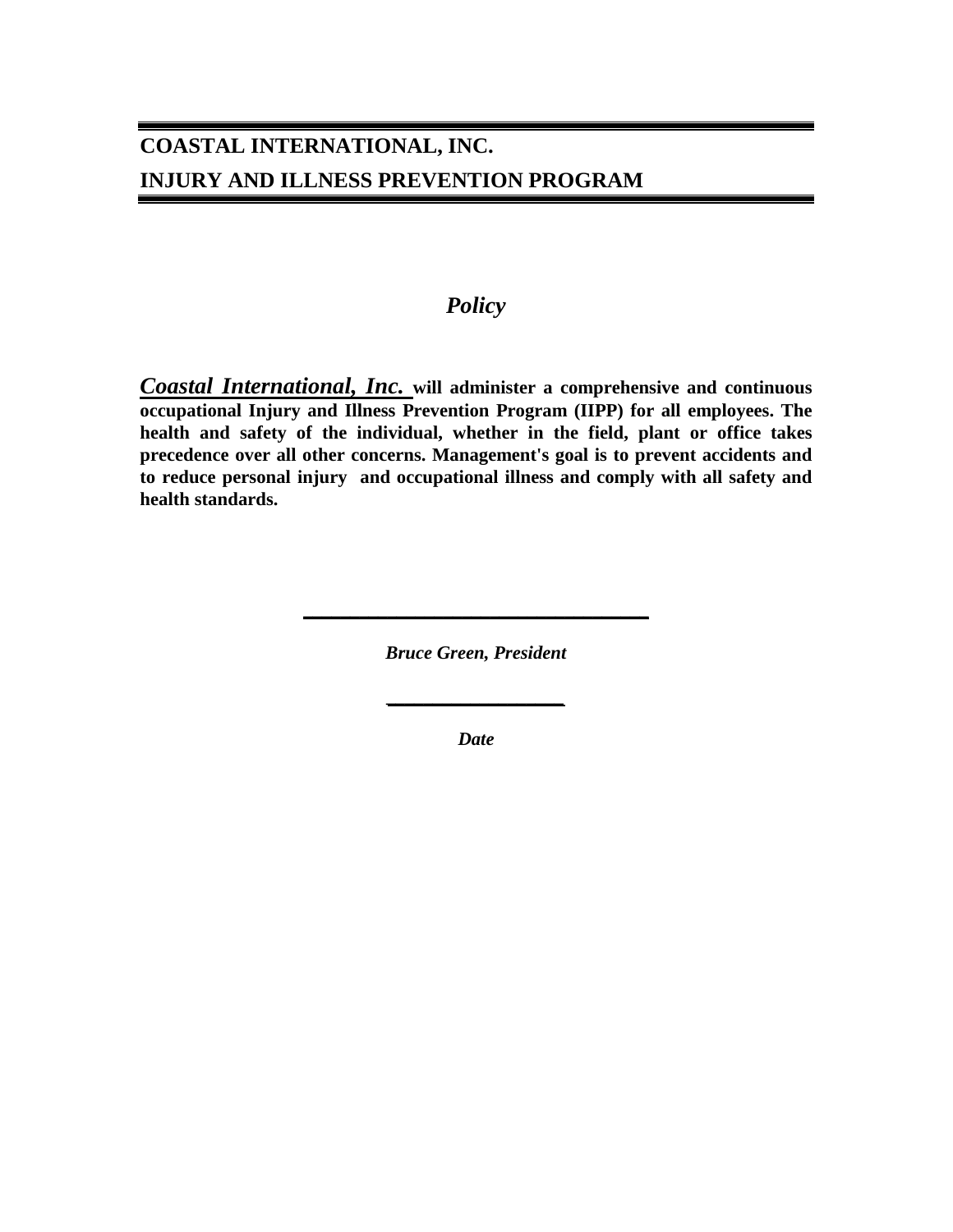**I**

### *Assignment of Responsibilities*

**\_\_\_\_\_\_\_\_\_\_\_\_\_\_\_\_\_\_\_\_\_\_\_\_\_\_\_\_\_\_\_ as the IIP Program Administrator and along with the Human Resources Manager \_\_\_\_\_\_\_\_\_\_\_\_\_\_\_\_\_\_\_\_\_\_\_\_\_\_\_\_\_\_\_ are both responsible and have the authority for the overall management and administration of the IIPP. Each manager and supervisor is responsible for implementing and maintaining the IIPP in his/her work area/department.**

**Supervisors shall:**

**Provide a copy of the IIPP to any employee who requests one and answer any questions employees may have about our IIPP in a timely fashion.**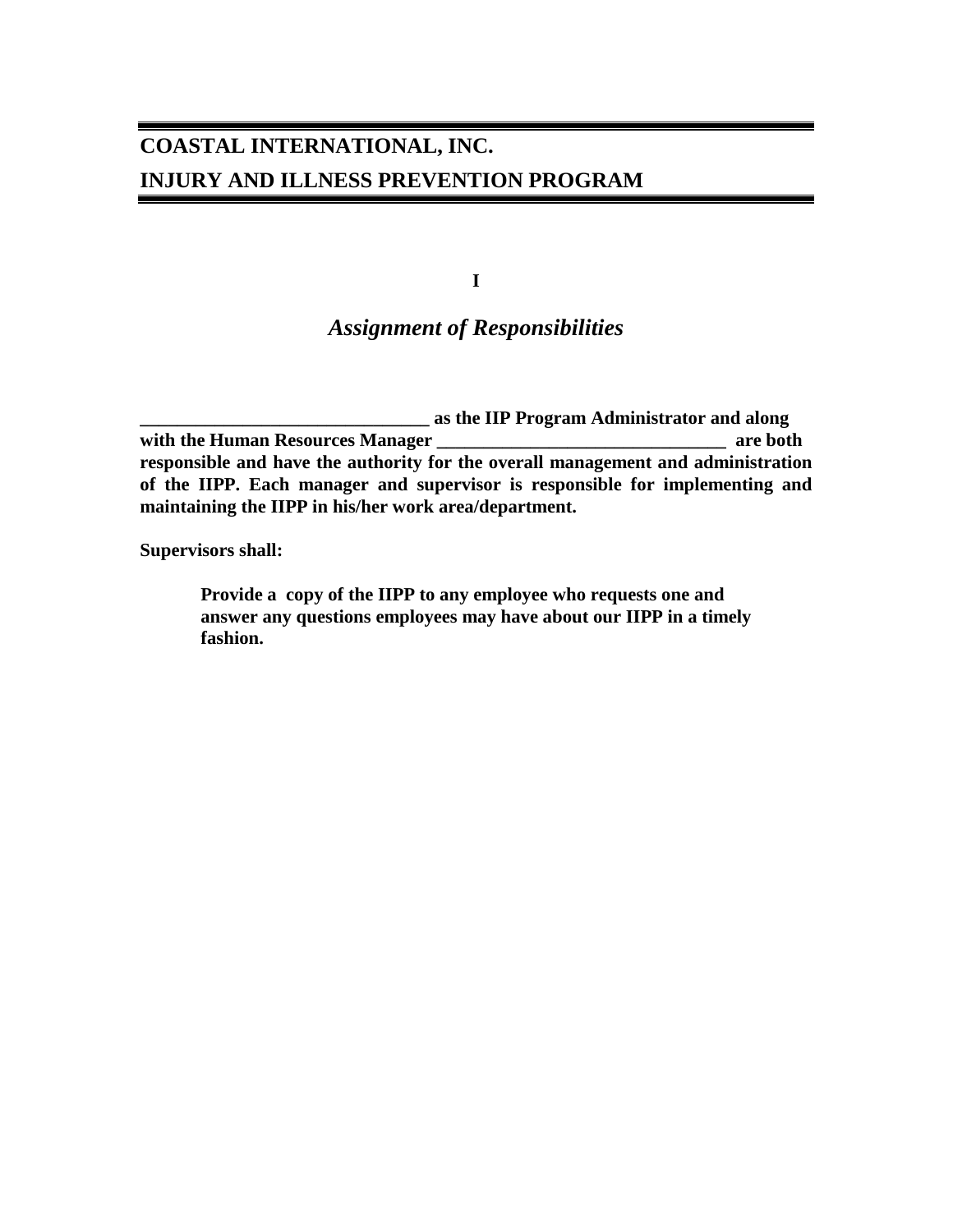**II**

### *Employee Compliance*

**All regular employees and intermittent workers, including managers and supervisors, are responsible for complying with safe and healthful work practices. The IIPP practices include the following:**

- **♦ Informing employees of the provisions of our IIP Program**
- **♦ Evaluating the safety performance of all employees**
- **♦ Recognizing employees who perform safe and healthful work practices**
- **♦ Providing training to employees whose safety performance is deficient**
- **♦ Disciplining employees for failure to comply with the IIP Program up to suspension or termination**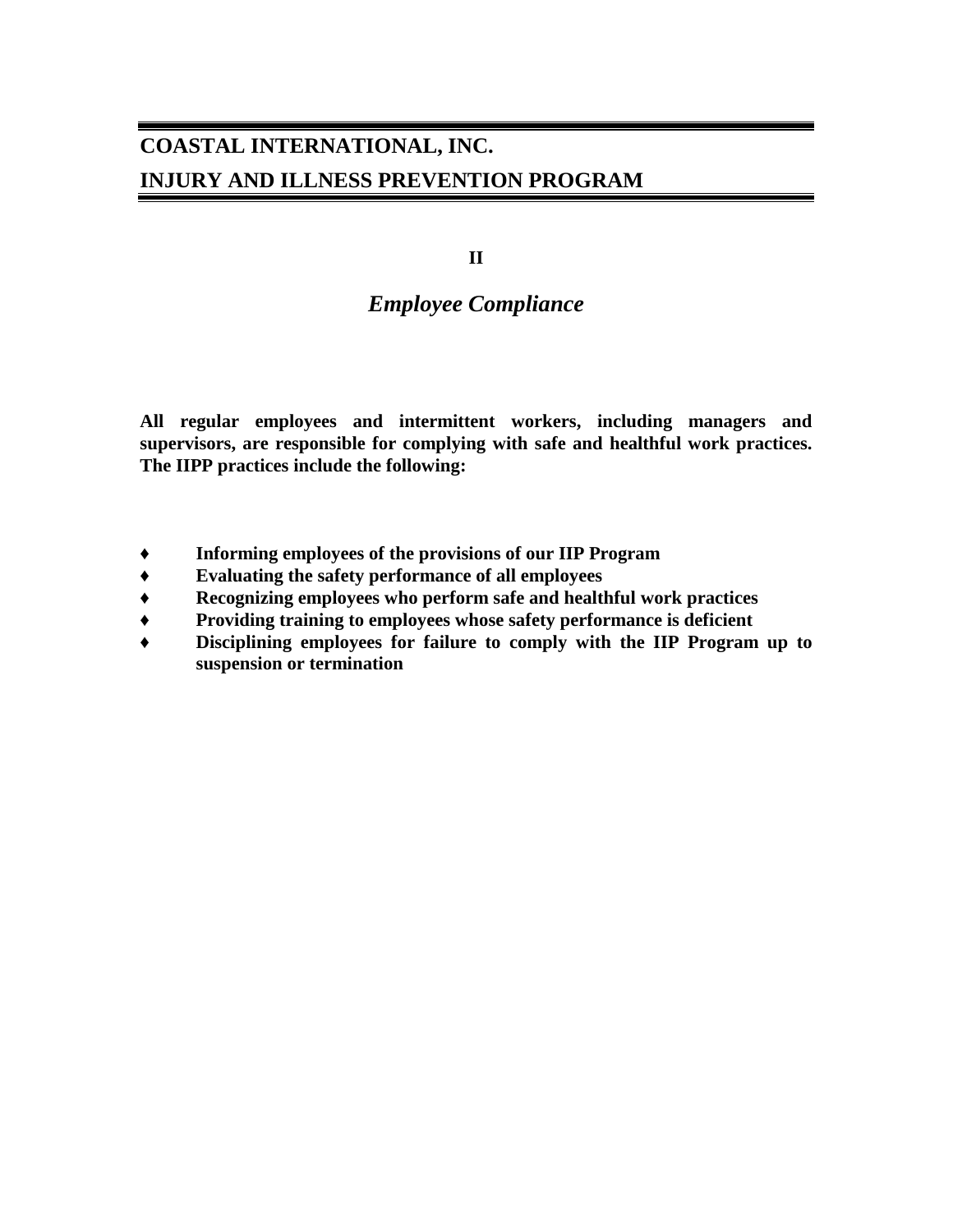**III**

### *Communication*

**Matters concerning occupational safety and health will be communicated to employees by written documentation, staff meetings, formal and informal training, and postings. Communication from employees to supervisors and/or the safety representatives about unsafe or unhealthy conditions is encouraged and may be verbal or written, as the employee chooses. The employee may use the "Report of Safety Hazard" form in Appendix A and remain anonymous when making these reports.**

**NO EMPLOYEE WILL BE RETALIATED AGAINST FOR REPORTING HAZARDS OR POTENTIAL HAZARDS OR FOR MAKING SUGGESTIONS RELATED TO SAFETY.**

**The results of the investigation of any employee safety suggestion(s) or report of hazard will be distributed to all employees affected by the hazard or posted on appropriate bulletin boards.**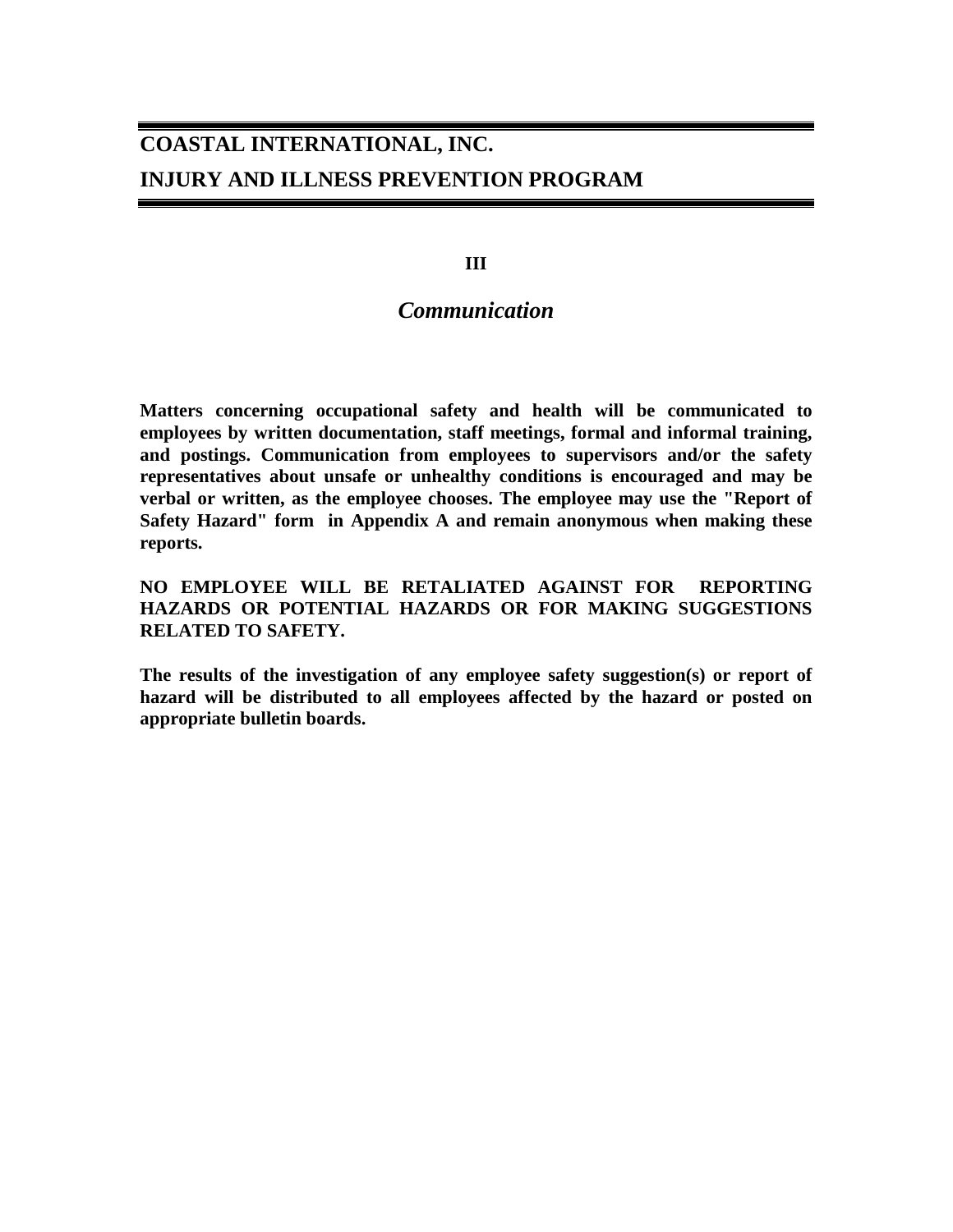#### **IV**

### *Inspections*

**Each supervisor and/or safety representative will conduct periodic inspections / investigations to identify unsafe conditions and/or work practices:**

- **1. At all show sites initially, and then in all work areas; and**
- **2. Whenever new substances, processes, procedures or equipment are introduced into the workplace** *that represent a new occupational safety and health hazard;* **and**
- **3. Whenever the Supervisor/Safety Representative is made aware of a new or previously unrecognized hazard.**
- **4. When an occupational injury or illness has occurred**
- **5. Whenever workplace conditions warrant an inspection.**

**The Hazard Assessment Checklist and any other effective methods to identify and evaluate workplace hazards may be used for documentation.**

**{See also Sect. VI, "Correction of Unsafe or Unhealthy Conditions". }**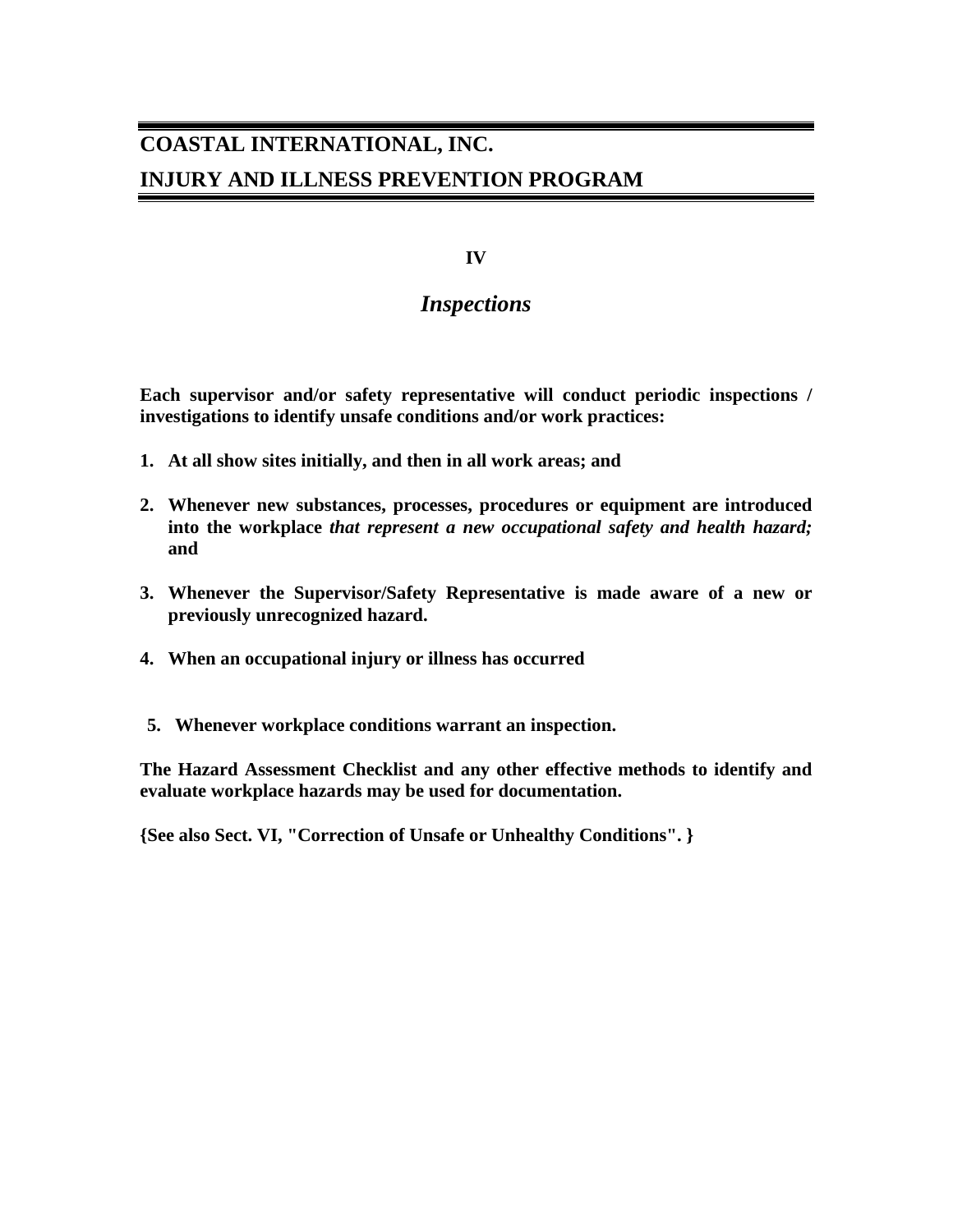**V**

### *Investigation of Occupational Illnesses or Accidents*

**The Program Administrator (P/A) or designee will be responsible for investigating all reports or occurrences of occupational illnesses or accidents in a timely fashion.**

**The investigations will be documented on appropriate forms available for that purpose and will be reviewed by the P/A or designee.**

**Corrective measures to prevent recurrence will be documented and acted upon as per the time frame established after consulting with the person who conducted the investigation, the P/A, and/or senior management.**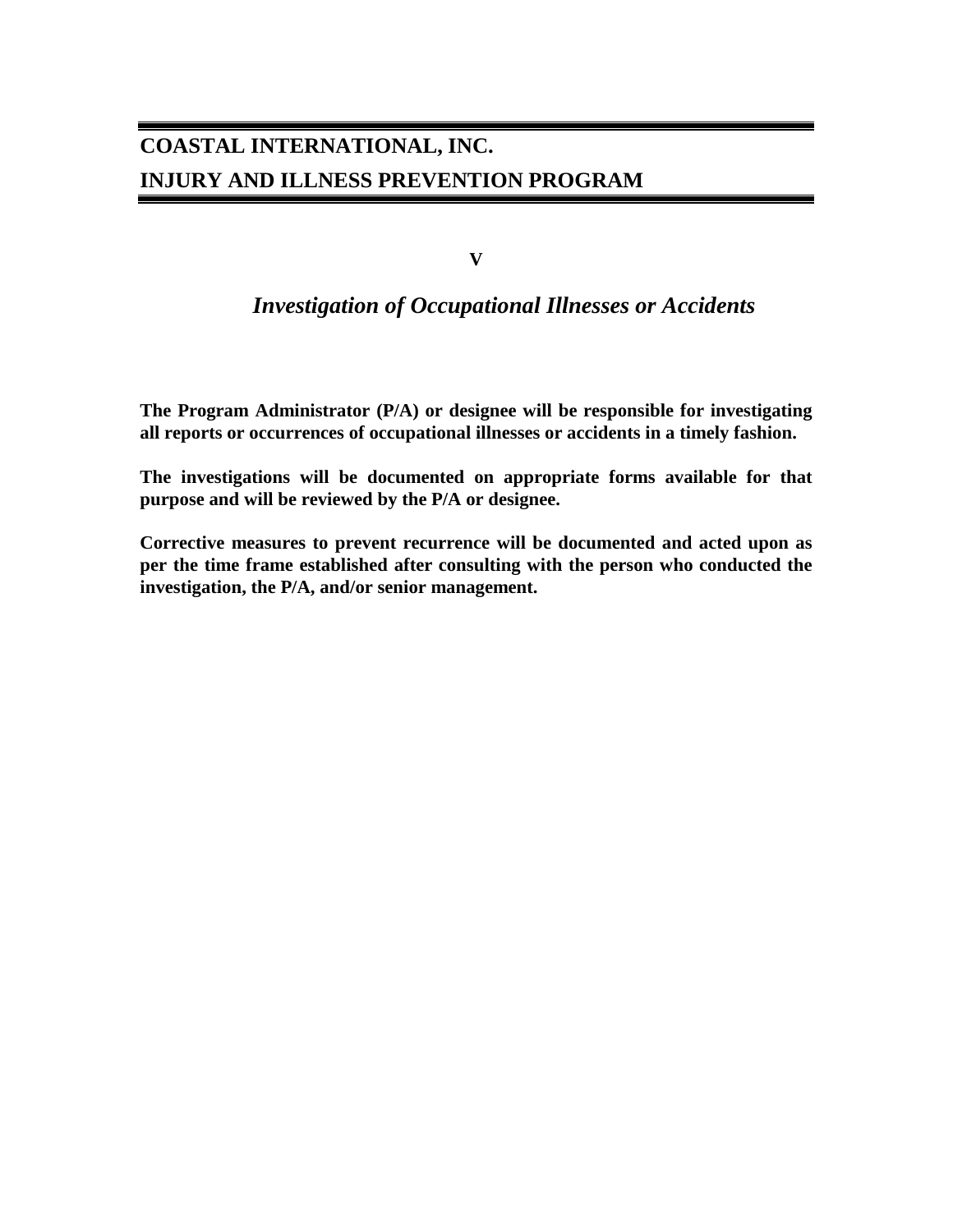**VI**

### *Correction of Unsafe or Unhealthy Conditions*

**Whenever an unsafe or unhealthy condition, practice, or procedure is observed, discovered, or reported, the Program Administrator or designee will take appropriate corrective measures in a timely manner; all depending upon the severity of the hazard. Employees will be informed of the hazard and if necessary, interim protective measures will be taken until the hazard is corrected.**

**Employees may not enter an imminent hazard area, without appropriate protective equipment, training, and the prior specific approval of the Program Administrator or designee.**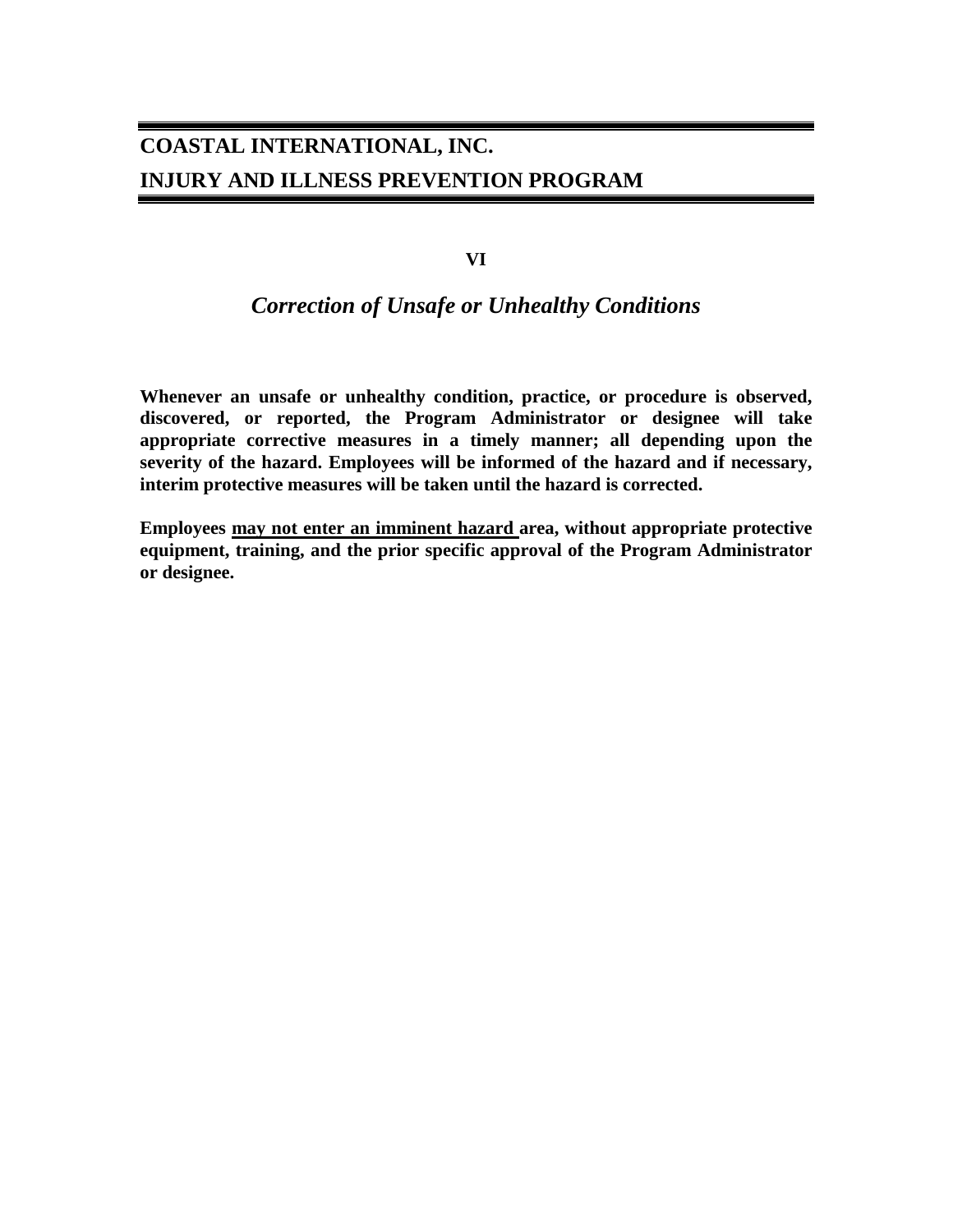#### **VII**

### *Training*

- **A) The Program Administrator or designee shall ensure that supervisors receive training to familiarize them with the safety and health hazards to which employees under their immediate direction and control may be exposed.**
- **B) Supervisors are responsible to see that those under their direction receive training on general workplace safety as well as specific instructions with regard to hazards unique to any job assignment.**

**This training will be provided:**

**1. To all new employees and those given new job assignments for which training has not previously been received. The new "Employee Safety Orientation" form should be used to document this training;**

**2. Whenever new substances, processes, procedures or equipment are introduced to the workplace that represent a new hazard;** 

**3. Whenever the employer is made aware of a new or previously unrecognized hazard; and** 

**4. Post-accident to employees involved if lack of, or, inadequate training was a contributing factor to the accident's causation.** 

**When a supervisor is unable to provide the required training s/he should request such training by notifying the Program Administrator or designee.**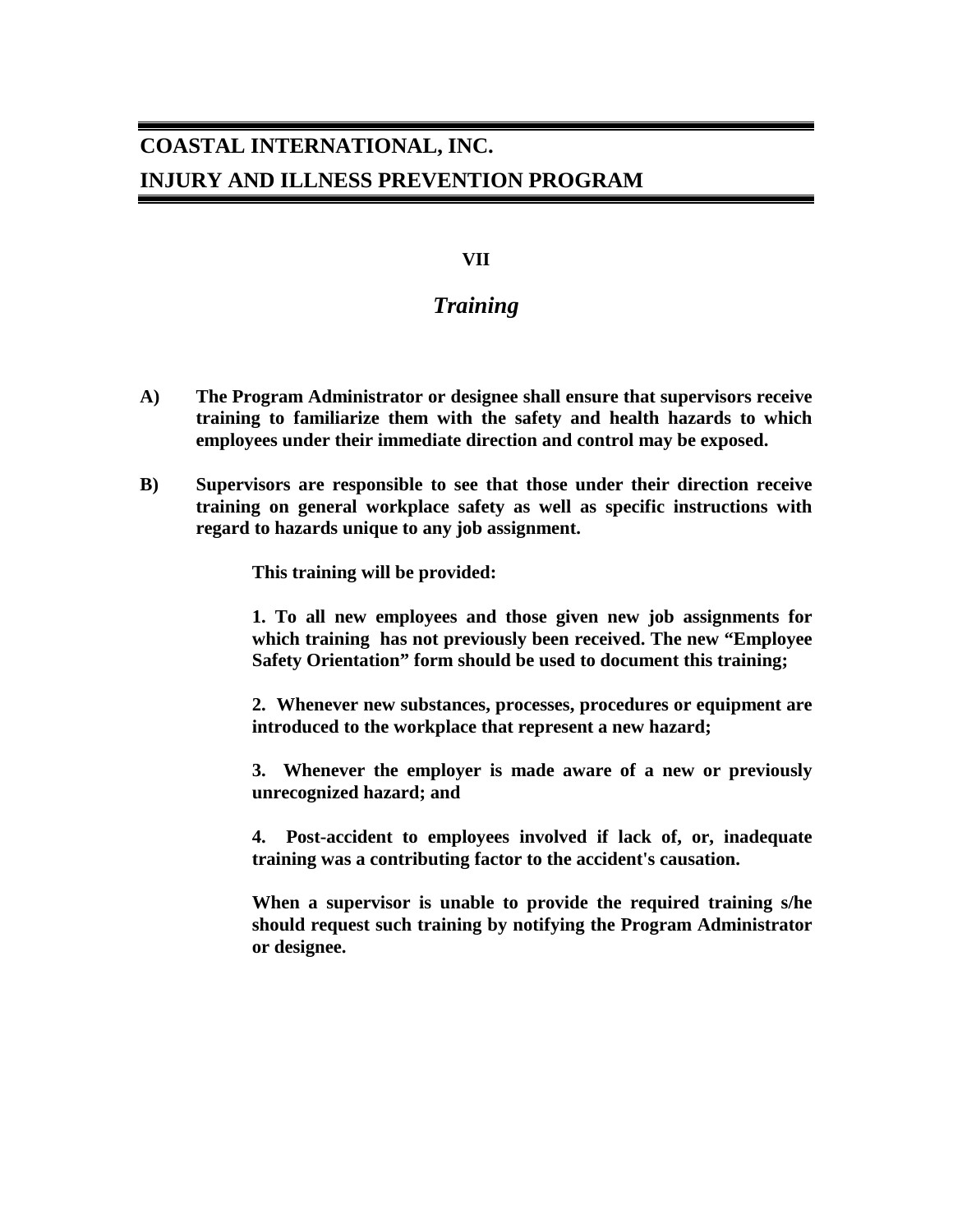### **VIII**

### *Recordkeeping*

**The Program Administrator or designee shall keep records of inspections including:**

- **1) person(s) conducting the inspection,**
- **2) the unsafe conditions and work practices that have been identified;**
- **3) action taken to correct the identified unsafe conditions and/or unsafe work practices.**

**These records shall be maintained for three (3) years.**

**S/he shall also keep documentation of safety and health training provided to each employee including :**

- **1) employee name or other identifier;**
- **2) training dates;**
- **3) types(s) of training ;**
- **4) training providers.**

**This documentation shall be maintained for three (3) years.**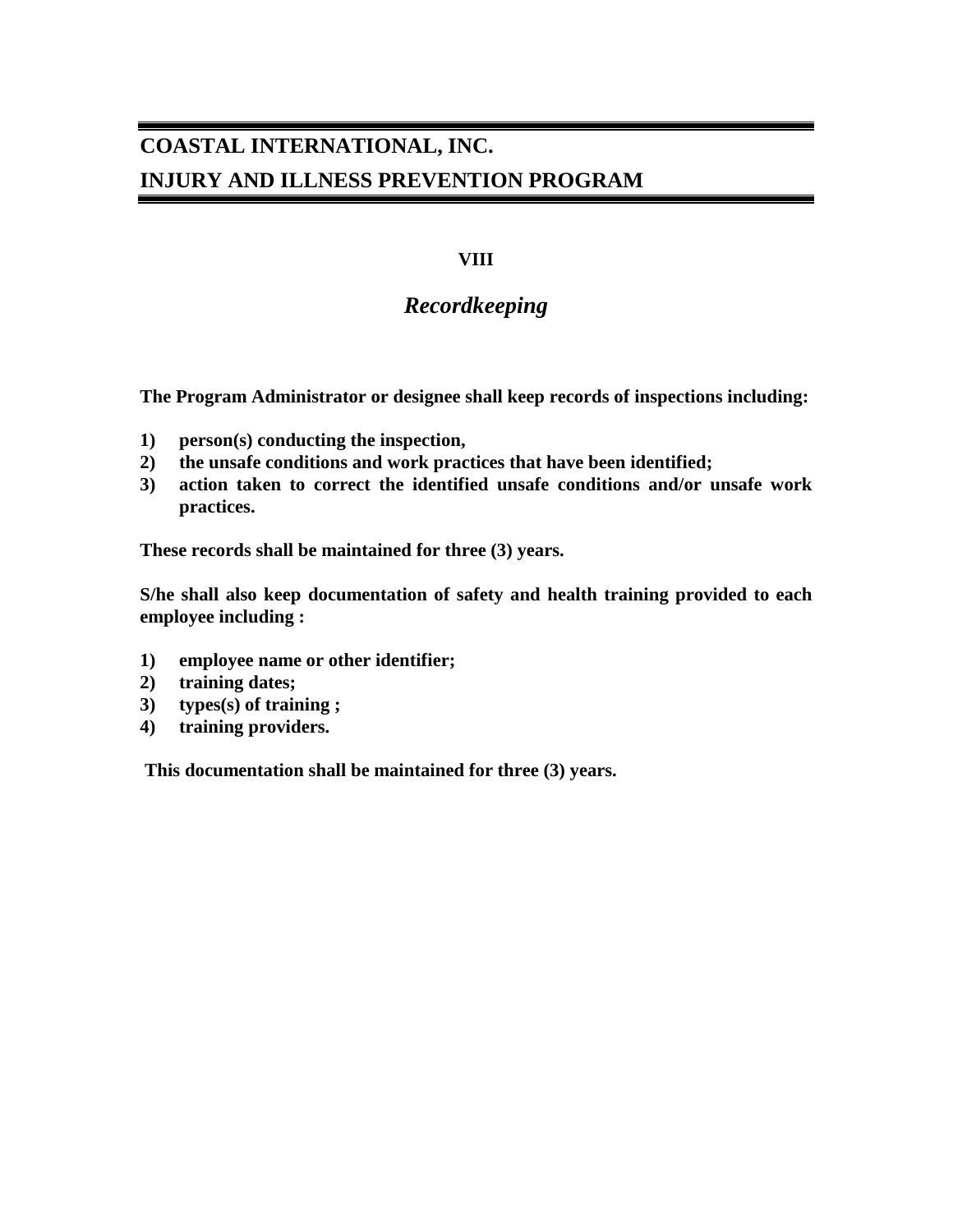# **FORMS**

- **1. Safety Meeting Minutes**
- **2. New Employee Orientation**
- **3. Code of Safe Practices**
- **4. Accident Investigation**
- **5. Safety Violation Notice**
- **6. Safety Suggestion Form**
- **7. Hazard Materials Check List**
- **8. Emergency Action Plan and Check List**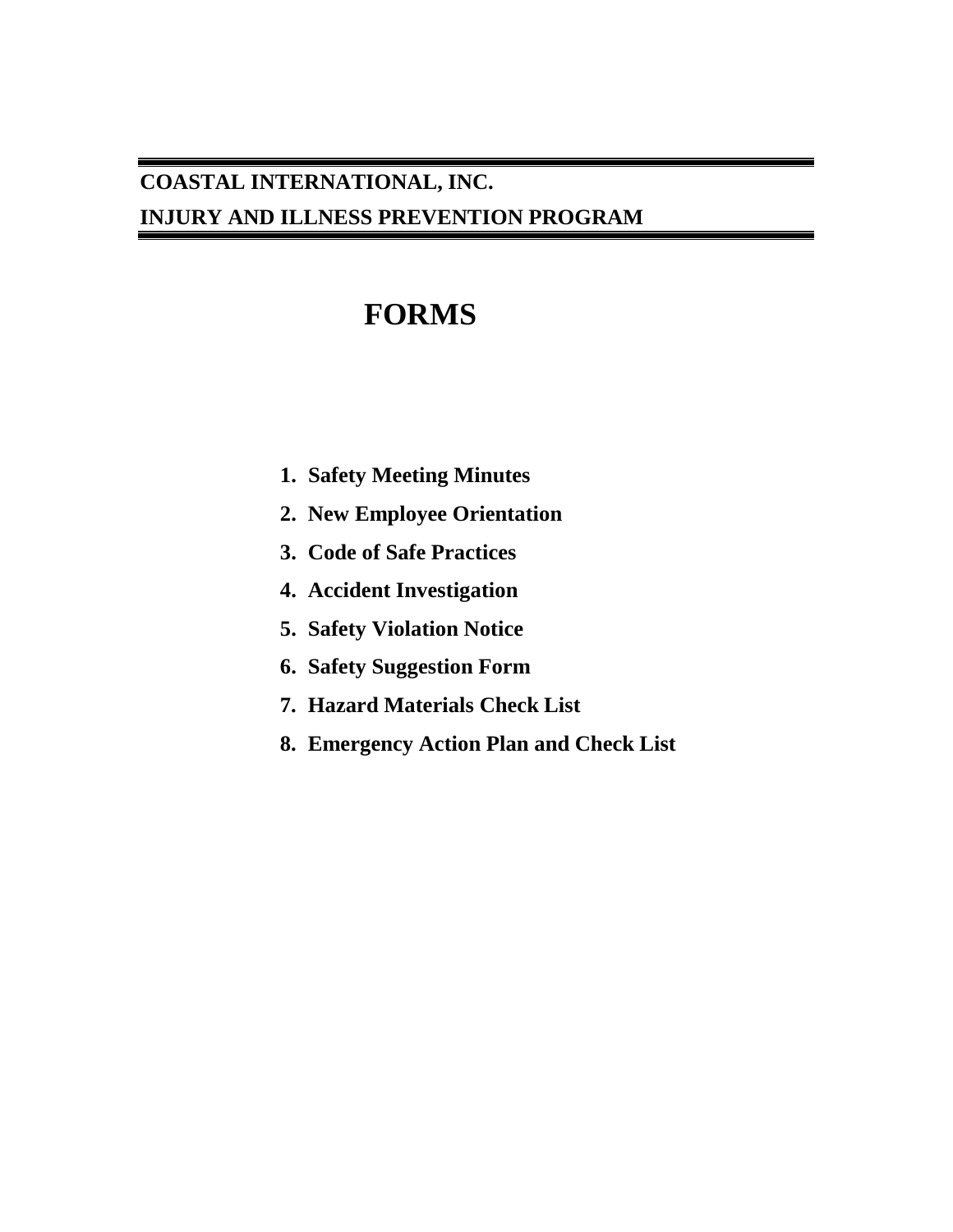**Safety Meeting Minutes** 

| Date:                     |  |  |
|---------------------------|--|--|
| <b>Discussion Leader:</b> |  |  |
| <b>Title:</b>             |  |  |
|                           |  |  |
|                           |  |  |

#### **Employees Present**

**Injury & Illness Prevention Program**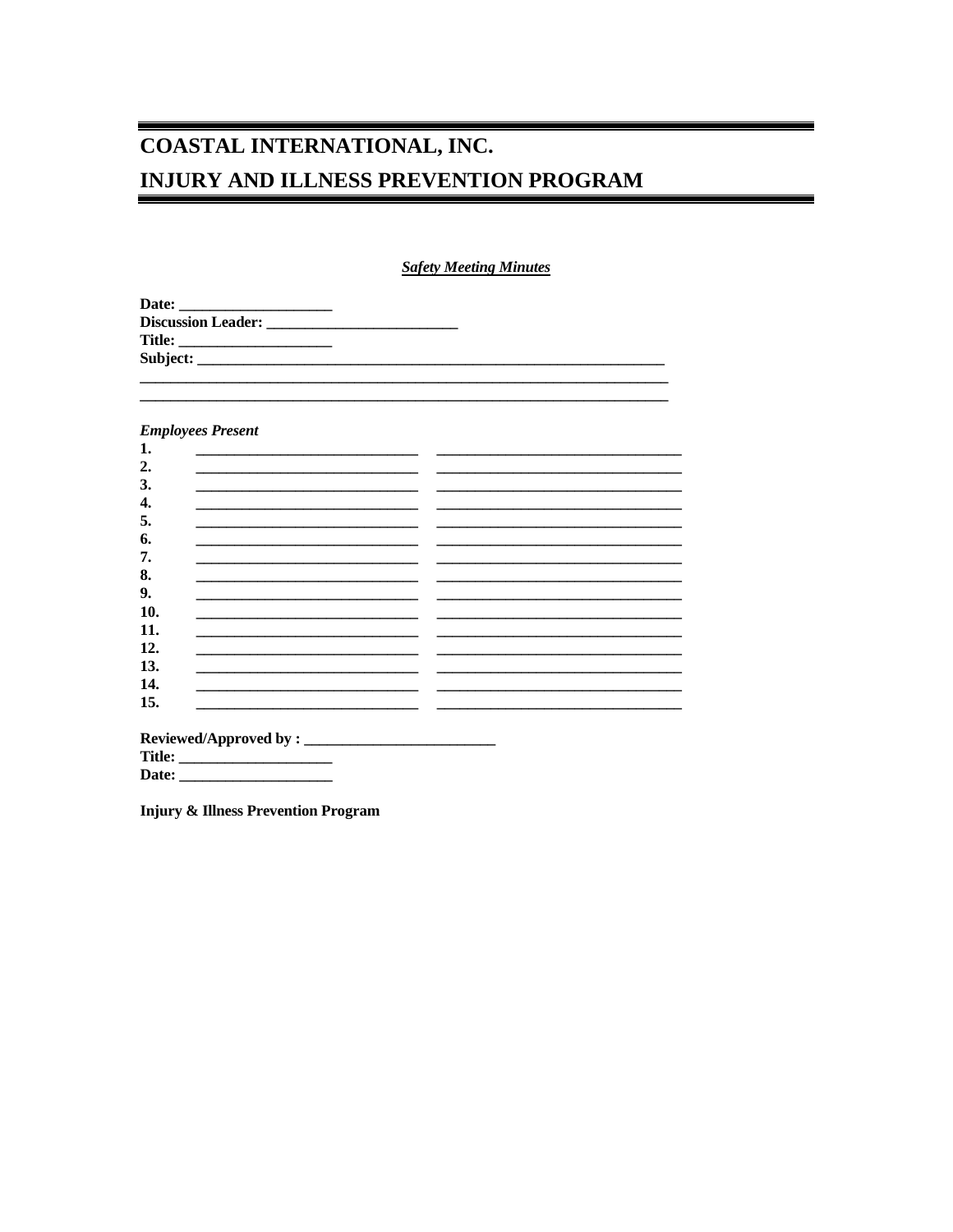#### *New Employee Safety Orientation*

**This training/orientation will be provided to all new employees at time of hire, or as soon as is practical; but in no case no more than 2 (two) working days following date of hire.**

- **1. The Company Safety Director's name is \_\_\_\_\_\_\_\_\_\_\_\_\_\_\_\_\_\_\_\_.**
- **2. Our company enforces a disciplinary action policy. Please read it and if you have any questions please ask them now.**
- **3.** *All* **accidents/injuries are to be reported** *immediately* **to your supervisor. You will be directed to**
- **a medical facility for care. The designated medical provider is:**
- **\_\_\_\_\_\_\_\_\_\_\_\_\_\_\_\_\_\_\_\_\_\_\_\_\_\_\_\_\_\_\_\_\_\_\_\_\_\_\_\_\_\_\_\_\_\_\_\_\_\_\_\_\_\_\_\_\_. 4. Failure to report accidents as required above; or seeking medical attention without advising your supervisor will be grounds for disciplinary action.**
- **5. General Safe Work Rules must be complied with by all employees, regardless of position or title. (Your Supervisor will provide you with a copy of that list.) Safe Work Rules specific to your area/department will be provided and explained to you by your supervisor.**
- **6. The company's Injury and Illness Prevention Program is very clear and explains how the Program will be run. A copy of this Program will be given to you and your Supervisor will go over it with you.**

**Employee (** *Employee Name)* **acknowledges being provided copies of these documents; agrees to support the Company's safety program, and comply with all safe work rules.** 

**Date: \_\_\_\_\_\_\_\_\_\_\_\_\_\_\_\_\_\_\_\_**

**A copy of this record is to be kept for 3 (three) years. Discard after \_\_\_\_\_\_\_\_\_\_\_\_.**

| Supervisor: |  |
|-------------|--|
| Date:       |  |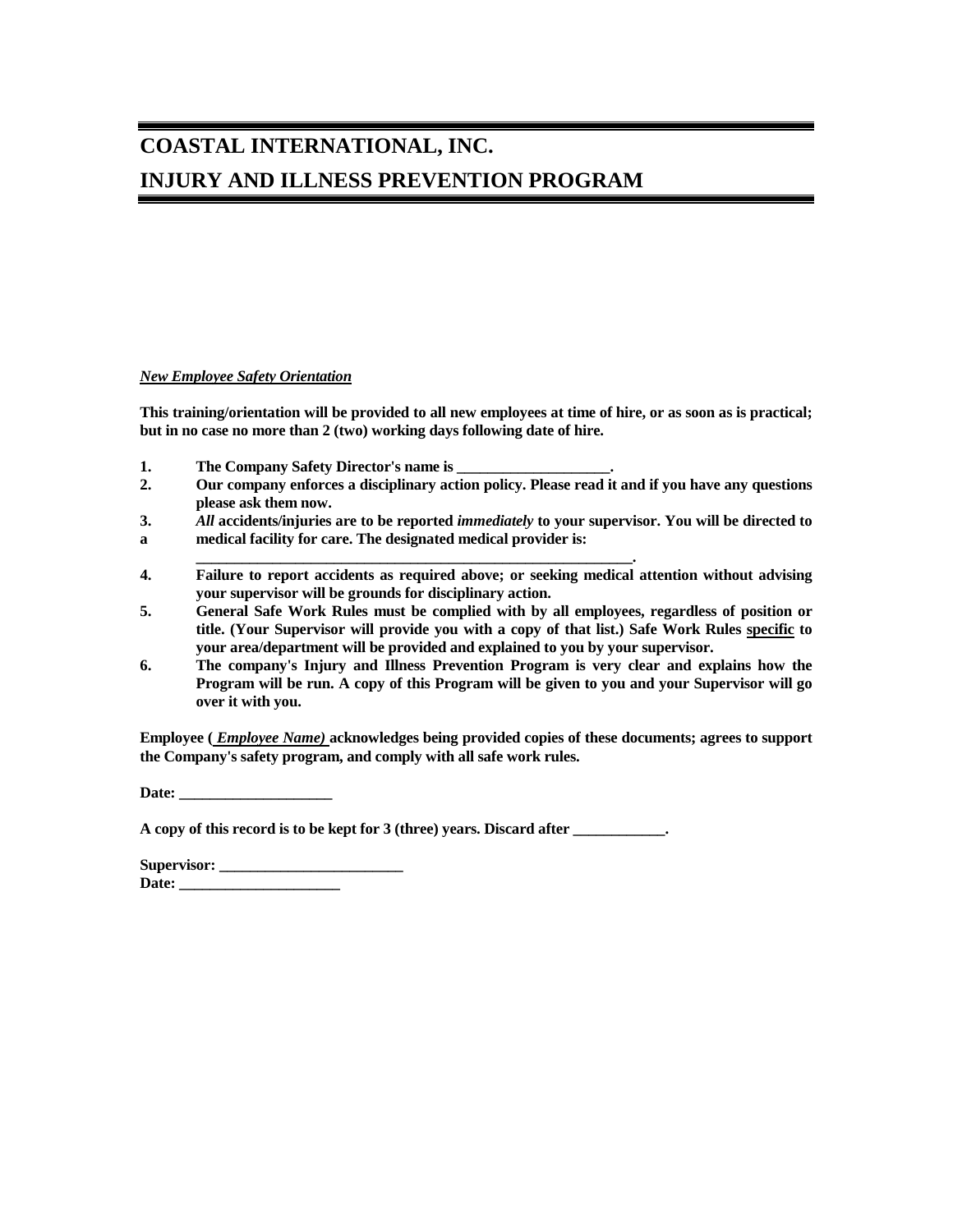#### **COASTAL INTERNATIONAL CODE OF SAFE WORK PRACTICES**

#### **TO ALL EMPLOYEES**

It is the policy of Coastal International to comply fully, with all State and Federal safety laws that apply to our operations. We will do everything possible to provide our employees safe and healthful working conditions, and we expect our employees, as a condition of employment, to comply with the applicable safety orders. Failure to follow these safety responsibilities will lead to disciplinary action up to and including termination.

It is not possible to cover all safe work practices that apply to our operations in one orientation session. The following safe work practices are general in nature and apply to all employees. You will receive additional training bulletins on specific topics and will be expected to comply with these safety practices while working for Coastal International.

No book of safety rules can cover all possible conditions, therefore, we expect you to use good judgment and safe methods in carrying out your job assignments. If you have any questions, ask for directions from your supervisor.

Remember that accidents are most often caused by thoughtlessness - yours or someone else's. If you think ahead of the possible hazards apt to confront you, you can plan on how to avoid them.

Your safety and well being is of vital interest to us, and with your complete cooperation we can achieve our goal for safety for everyone at Coastal International.

The following practices apply to all job locations.

- 1. All injuries or incidents, no matter how slight, must be reported to your supervisor immediately. Submitting false or fraudulent information when reporting an accident or injury is unlawful and will be cause for dismissal.
- 2. Fighting, gambling, horseplay and other misconduct are not permitted, and threatening of another employee will not be tolerated.
- 3. The use or possession of intoxicants or drugs on the job is prohibited. Any employee reporting for work intoxicated or under the influence of intoxicating liquor or drugs will not be allowed to work and will be administered disciplinary action which could result in immediate termination.
- 4. You may be required to wear personal protective equipment such as eye and hearing protection which will be furnished and used as required. As a minimum, sturdy work shoes will be required for foot protection on the show floor an in warehouse settings. We expect you to wear clothing suitable for weather and the work we do.
- 5. Proper use of tools is required at all times.
- 6. Proper eye protection, (safety glasses) must be worn to protect eyes from injury, whenever eye injury hazards are present.
- 7. Inspect ladders before using. Establish firm footing at the bottom, and secure against slipping. Make sure each rung has sufficient clearance for safe footing and grip. Face the ladder when climbing and use both hands. Never use the top rung on any ladder.
- 8. Familiarize yourself with surrounding work areas. Do not stand or walk under raised loads at any time. Do not ride on vehicles or mobile equipment at job sites. (Hoists & Lifts)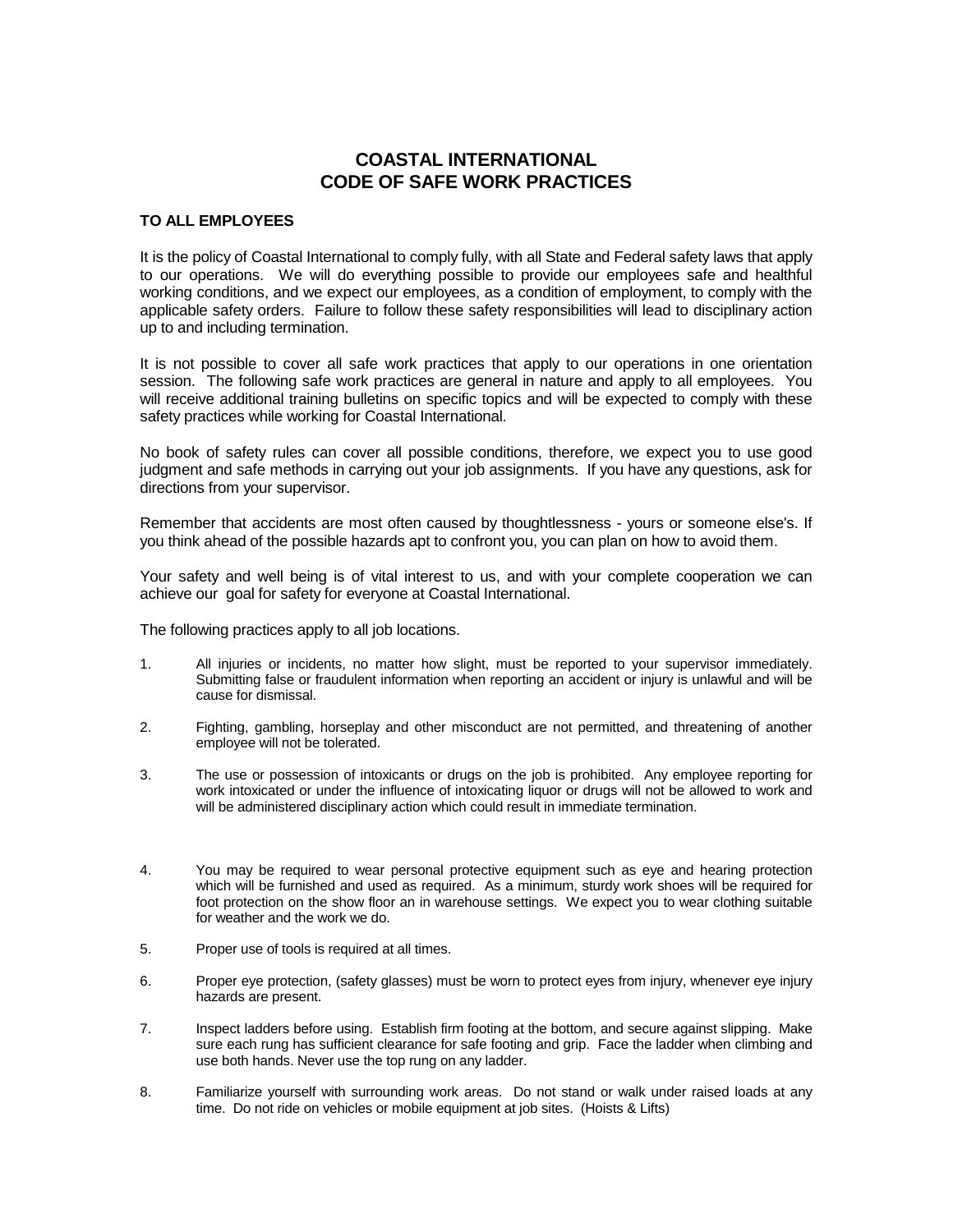- 9. When an unsafe condition, or broken/defective safety device or tool is found, take out of service and report it to your supervisor, foreman, or manager.
- 10. Lift properly. Have secure footing, knees bent, back straight, firm hold. Lift gradually with legs. On heavy objects ask for assistance. Work as a team.
- 11. Keep the work area clean. Do not let scrap accumulate in areas that may pose hazards to our employees, clients, or others.
- 12. All electrical power tools and extension cords must be grounded and undamaged and operated in a proper and safe manner. If damaged, do not use.

**You as an employee are expected as a condition of employment to work in a manner which will not cause injury to yourself, fellow workers, or others.**

I have read the above safe work practices, I understand them and acknowledge that compliance with them is a condition of employment with Coastal International. I will contact my supervisor or manager for clarification of the applicable safe practice if I am not sure how to do the job safely.

| <b>Employee Signature:</b> | Date: |
|----------------------------|-------|
|                            |       |

Our Code of Safe Work Practices and Standard Operating Practices are important to protect you and other workers from injury. These practices are mandatory and it is a condition of employment that you comply with them. Please help us keep this job safe at all times.

\_\_\_\_\_\_\_\_\_\_\_\_\_\_\_\_\_\_\_\_\_\_\_\_\_\_\_\_\_\_\_\_\_\_\_\_\_\_\_\_ \_\_\_\_\_\_\_\_\_\_\_\_\_\_\_\_\_\_\_\_\_

\_\_\_\_\_\_\_\_\_\_\_\_\_\_\_\_\_\_\_\_\_\_\_\_\_\_\_\_\_\_\_\_\_\_\_\_\_\_\_\_ \_\_\_\_\_\_\_\_\_\_\_\_\_\_\_\_\_\_\_\_\_

Supervisor DATE

Management DATE

\_\_\_\_\_\_\_\_\_\_\_\_\_\_\_\_\_\_\_\_\_\_\_\_\_\_\_\_\_\_\_\_\_\_\_\_\_\_\_\_ \_\_\_\_\_\_\_\_\_\_\_\_\_\_\_\_\_\_\_\_\_ Safety Director DATE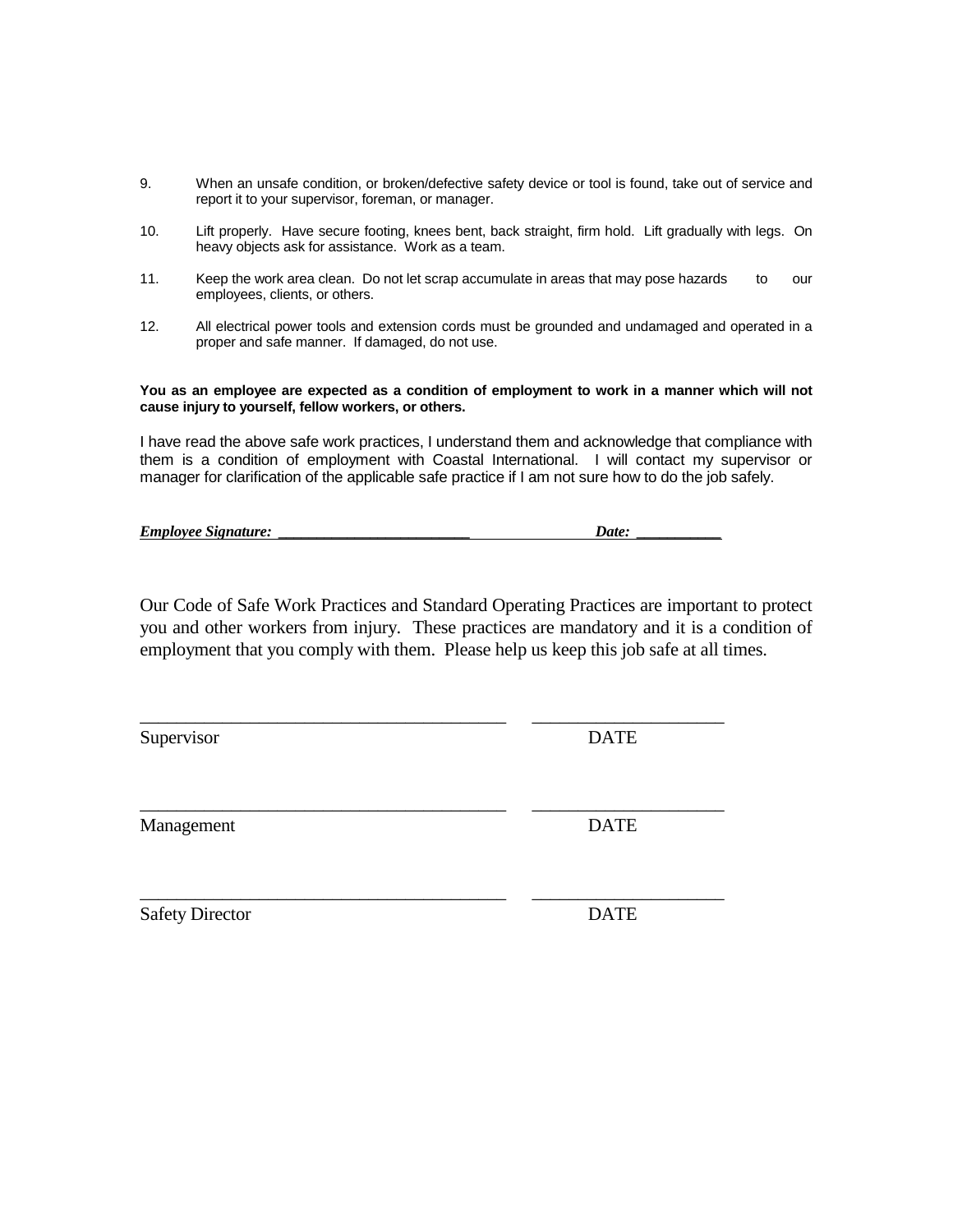*Coastal International Accident Investigation Report*

| Today's Date: __________________                                                                                                                              |  |
|---------------------------------------------------------------------------------------------------------------------------------------------------------------|--|
|                                                                                                                                                               |  |
| Date of Injury: ________Time of Injury/Accident: __________                                                                                                   |  |
|                                                                                                                                                               |  |
|                                                                                                                                                               |  |
|                                                                                                                                                               |  |
| Accident resulted in:                                                                                                                                         |  |
| <b>First Aid</b> _____Non-Emergency ______Emergency Response <sup>1</sup> ____Fatality                                                                        |  |
| How did the accident/injury happen?                                                                                                                           |  |
|                                                                                                                                                               |  |
|                                                                                                                                                               |  |
| (Use second page if necessary)<br>Ask injured worker what could be done to prevent this in the future.                                                        |  |
|                                                                                                                                                               |  |
|                                                                                                                                                               |  |
|                                                                                                                                                               |  |
| Recommendations to prevent re-occurrence :<br>and the state of the state of the state of the state of the state of the state of the state of the state of the |  |
| (Use second page if necessary)                                                                                                                                |  |
|                                                                                                                                                               |  |
|                                                                                                                                                               |  |
|                                                                                                                                                               |  |
|                                                                                                                                                               |  |

 $\overline{a}$ 

<span id="page-14-0"></span>**<sup>1</sup>A "serious injury or illness" occurring in a place of employment or in connection with any employment which requires inpatient hospitalization for a period in excess of 24 hours, for other than medical observation or in which an employee suffers a loss of any member of the body or suffers any serious degree of permanent disfigurement, or death shall be reported to the nearest District office of the Division of Occupational Safety and Health immediately but not longer than 8 hours after the employer knows of such death or serious injury or illness.**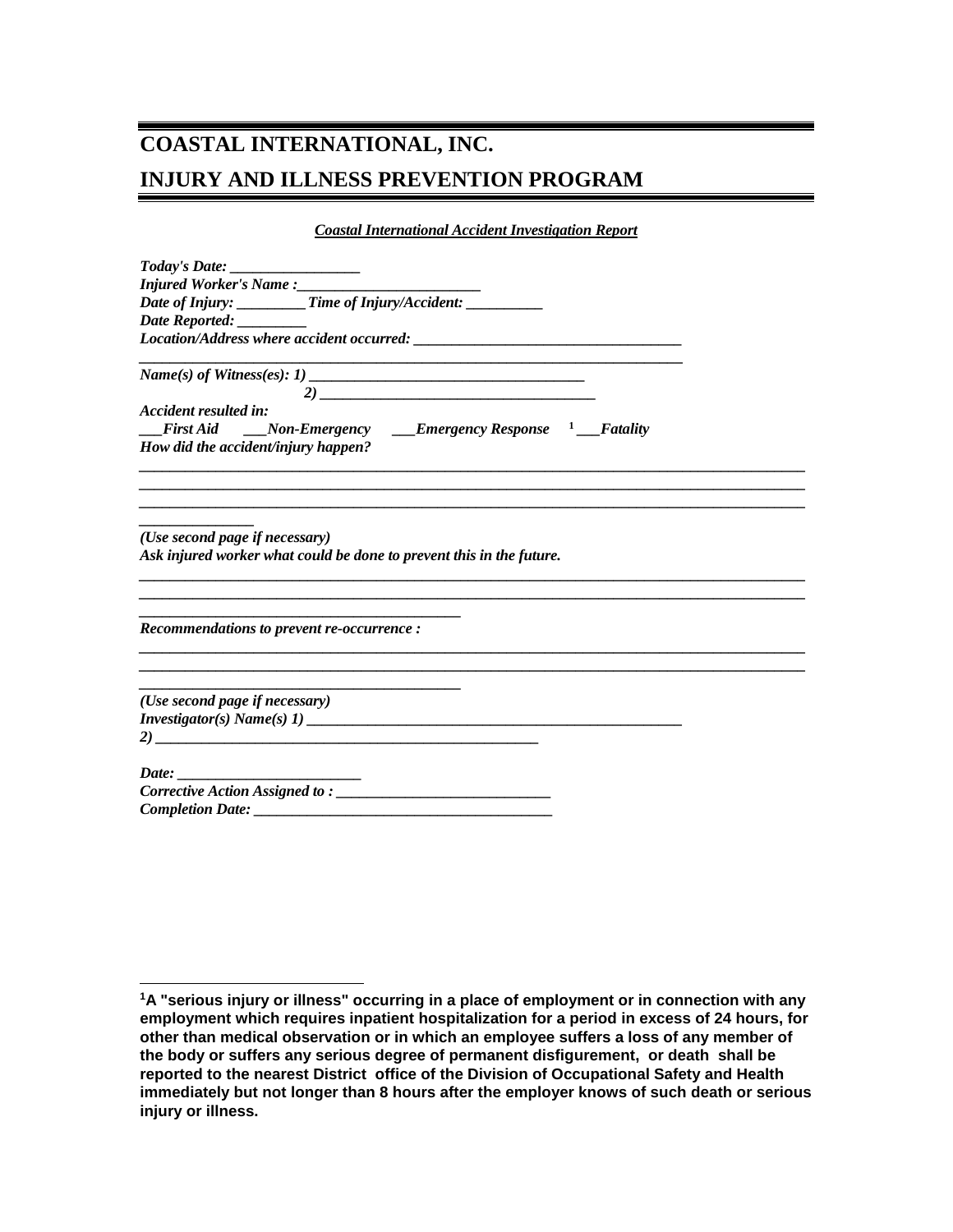Ξ

### SAFETY VIOLATION NOTICE

|    | Practices or Standard Operating Practice: |      |  |
|----|-------------------------------------------|------|--|
|    |                                           |      |  |
|    | 2.                                        |      |  |
|    | $\frac{1}{2}$                             |      |  |
| 4. |                                           |      |  |
|    |                                           |      |  |
|    | Employee                                  | Date |  |
|    | Manager                                   | Date |  |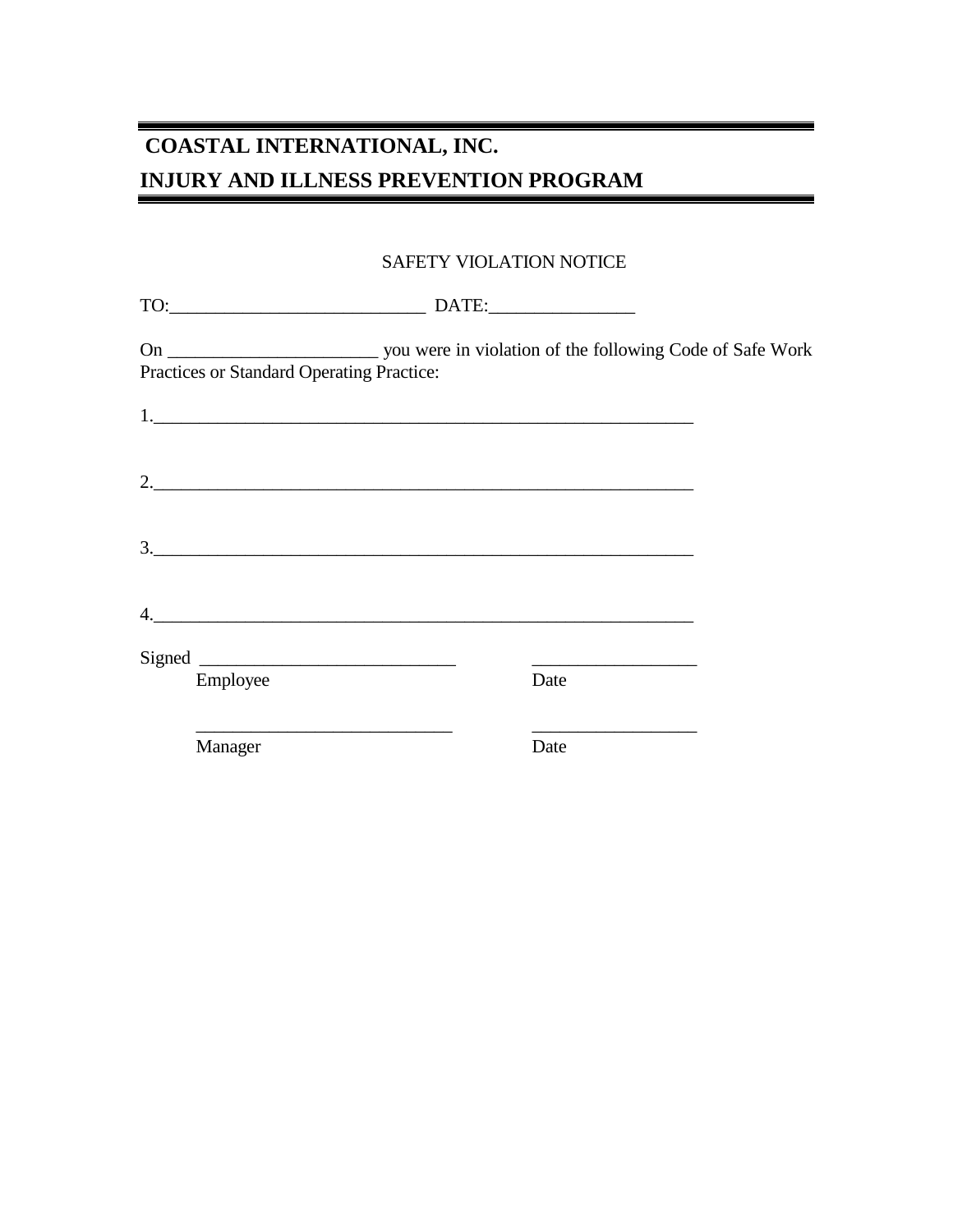SAFETY SUGGESTION FORM

<u> 1989 - Johann Stoff, amerikansk politiker (d. 1989)</u>

DATE:

**EMPLOYEE SAFETY SUGGESTION:** 

This suggestion may be submitted anonymously: To\_\_\_\_\_\_\_\_\_\_\_\_\_\_\_\_\_\_\_\_\_\_\_\_\_\_\_\_\_\_\_\_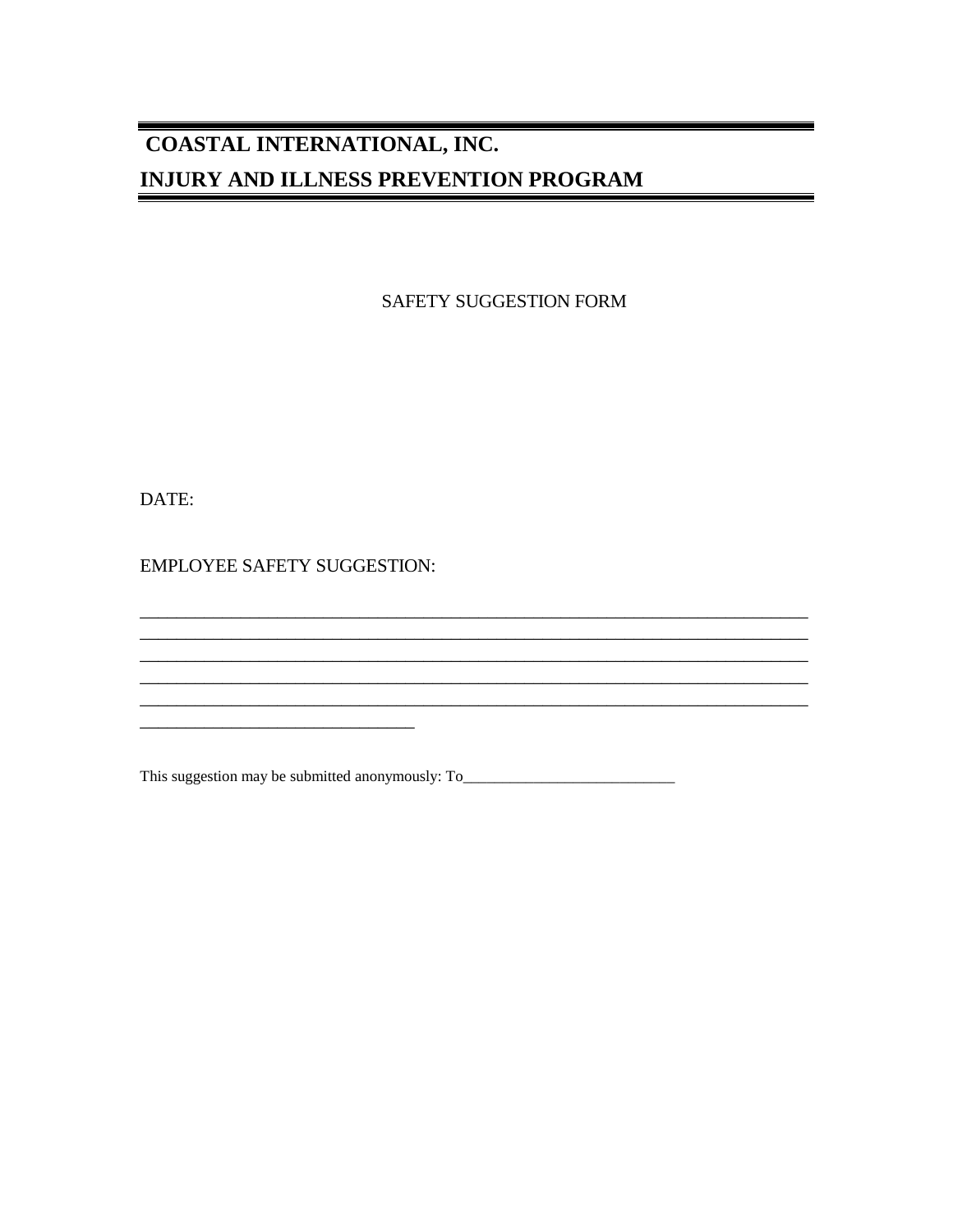*Hazard Materials List*

| <b>CITY/LOCATION:</b> |  |  |
|-----------------------|--|--|
| <b>ADDRESS:</b>       |  |  |
|                       |  |  |
|                       |  |  |

*Name of Person Who Prepared List*

| <b>Trade Name of Product</b> |                      | <b>Manufacturer's Phone #</b> | <b>Manufacturer's Address</b> |
|------------------------------|----------------------|-------------------------------|-------------------------------|
|                              | Manufacturer         | (if available)                | (if available)                |
| Sample: WD-40 Aerosol        | <b>WD-40 Company</b> | $(619)$ 275-1400              | 1061 Cudahy Place             |
|                              |                      |                               | San Diego, CA 92110           |
|                              |                      |                               |                               |
|                              |                      |                               |                               |
|                              |                      |                               |                               |
|                              |                      |                               |                               |
|                              |                      |                               |                               |
|                              |                      |                               |                               |
|                              |                      |                               |                               |
|                              |                      |                               |                               |
|                              |                      |                               |                               |
|                              |                      |                               |                               |
|                              |                      |                               |                               |
|                              |                      |                               |                               |
|                              |                      |                               |                               |
|                              |                      |                               |                               |
|                              |                      |                               |                               |
|                              |                      |                               |                               |
|                              |                      |                               |                               |
|                              |                      |                               |                               |
|                              |                      |                               |                               |
|                              |                      |                               |                               |
|                              |                      |                               |                               |
|                              |                      |                               |                               |
|                              |                      |                               |                               |
|                              |                      |                               |                               |
|                              |                      |                               |                               |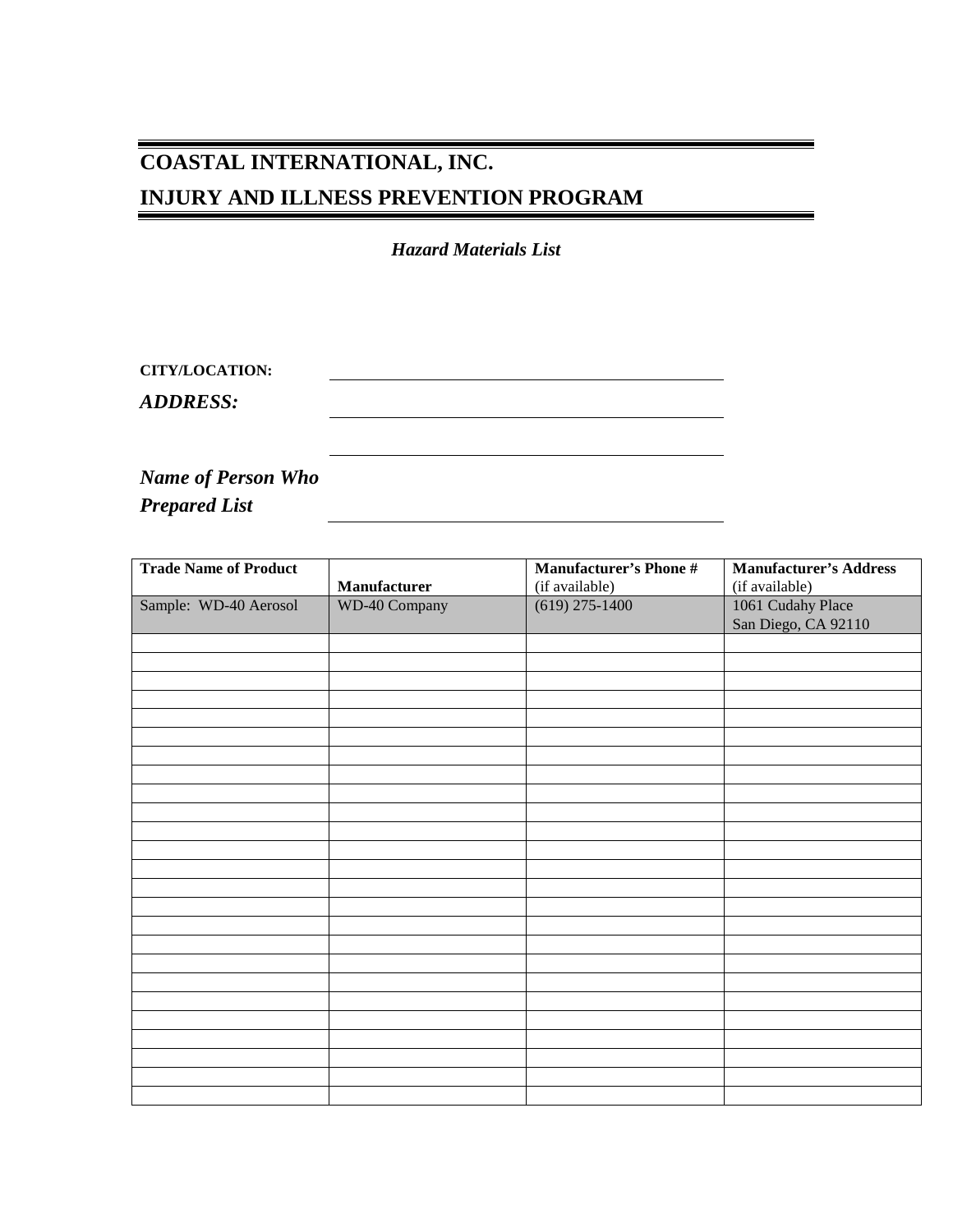Emergency Action Plan

### **I. Purpose**

The purpose of Coastal International's Emergency Response Plan and Procedures (Plan) is to guide the communication, action, and follow through necessary to safely respond to potential emergencies at Coastal's office and show site locations. The Plan details specific response to be taken to the following emergencies:

> FIRE EARTHQUAKE MEDICAL EMERGENCY FIRE BOMB THREAT MEDICAL EMERGENCY EMPLOYEE VIOLENCE CHEMICAL SPILL

#### **II. Use**

This Plan is to be used to guide employee communication and action in case of an emergency at Coastal's facilities.

This Plan includes instructions for responding to the emergencies at located in the appropriate sections

of this Plan. Turn to the specific section for guidance regarding that emergency.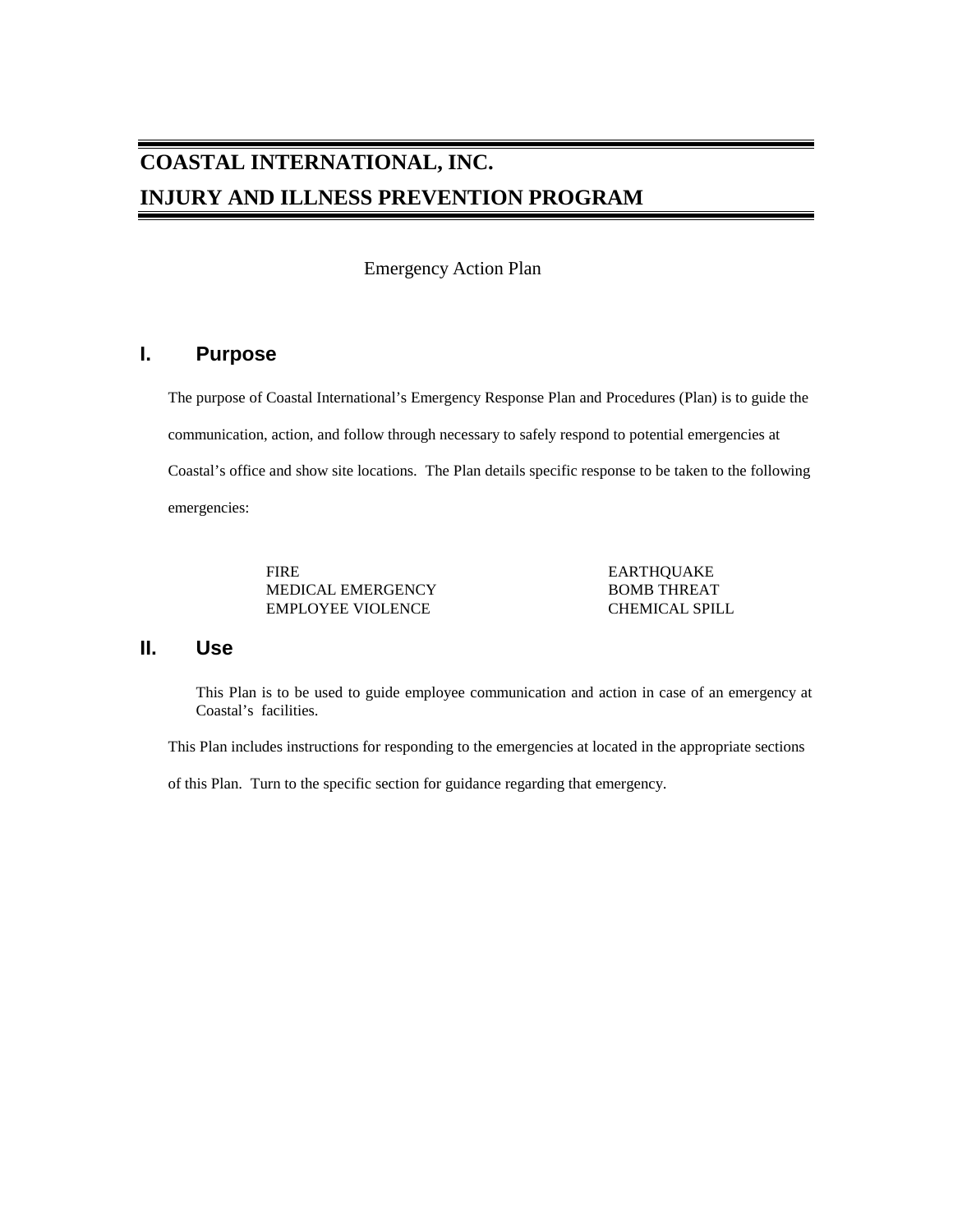### **III. Training**

All employees will be provided with this Plan upon employment at Coastal International. Orientation and training regarding the contents of this Plan will be conducted within the first three days of employment at Coastal. . Employees will be shown the location of all posted emergency response procedures and evacuation maps within the respective facility. Knowing how to respond in the case of an emergency is a part of your responsibilities as an employee at Coastal International. If at any time you do not understand what to do in case of an emergency, ask your supervisor for assistance.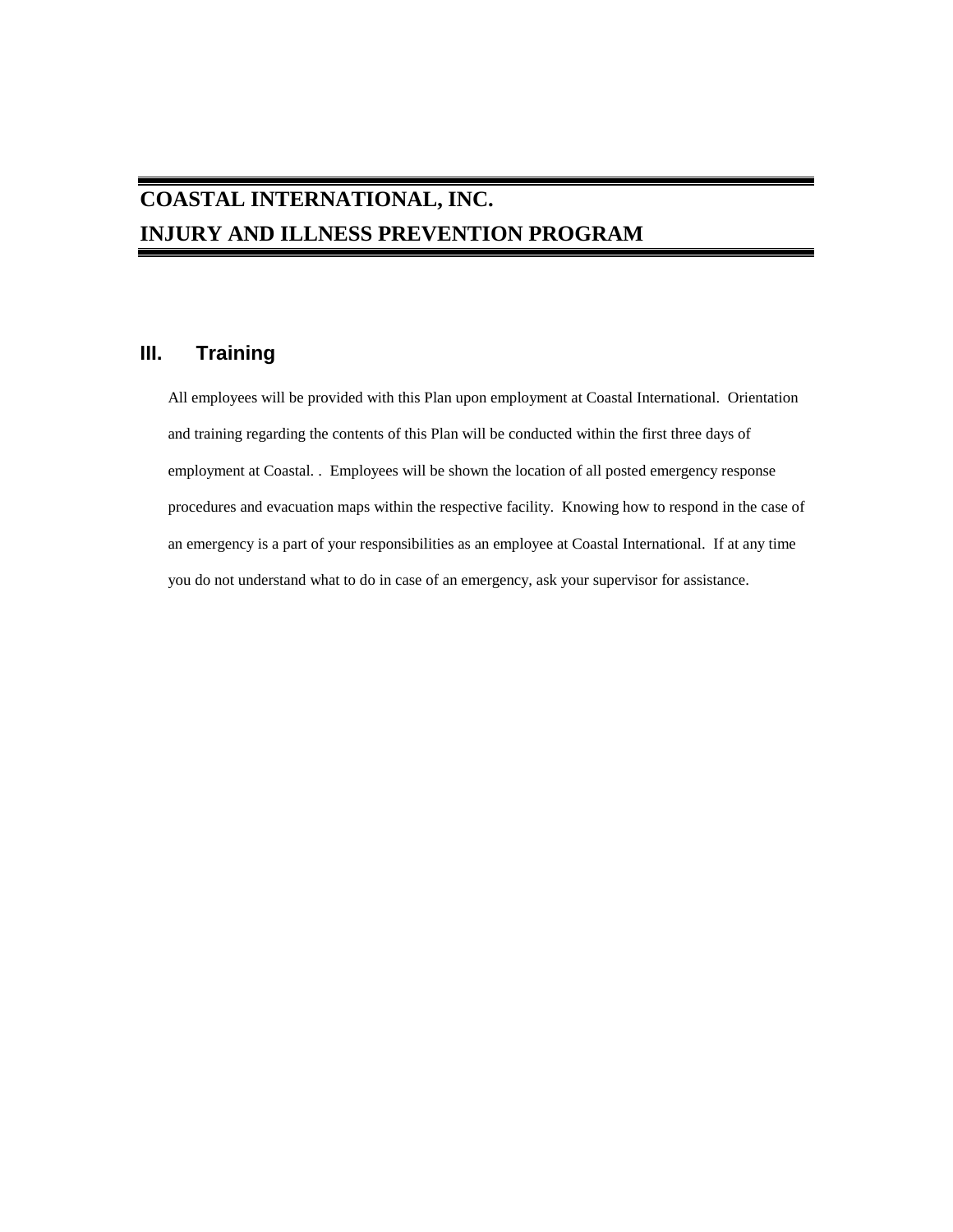### **FIRE**

### **I. Communication**

If fire can be extinguished with a fire extinguisher, do so.

If fire cannot be immediately controlled with a fire extinguisher, respond by calling the fire department (911 on an outside line) or specifically asking a co-worker to call the fire department. The fire department should be told the specific nursery location.

Notify supervisor.

Sound an alarm for the fire in the greenhouse, warehouse or structure involved regarding the specific location of the fire and request orderly evacuation of that area until further notice.

#### **II. Action**

.

When asked to evacuate the building, do so according to the evacuation plan. Do not leave the premises or reenter the building until specifically told to do so by your supervisor.

Employees who are responsible for equipment/machinery will shut off power to that equipment if time allows.

Supervisors are responsible for turning off gas lines and building services, if required by the fire and/or its location.

The supervisor is responsible, working with the fire department, to assess conditions and determine when it is safe to reenter the building.

Do not turn power back on, or restart equipment until told to do so by your supervisor.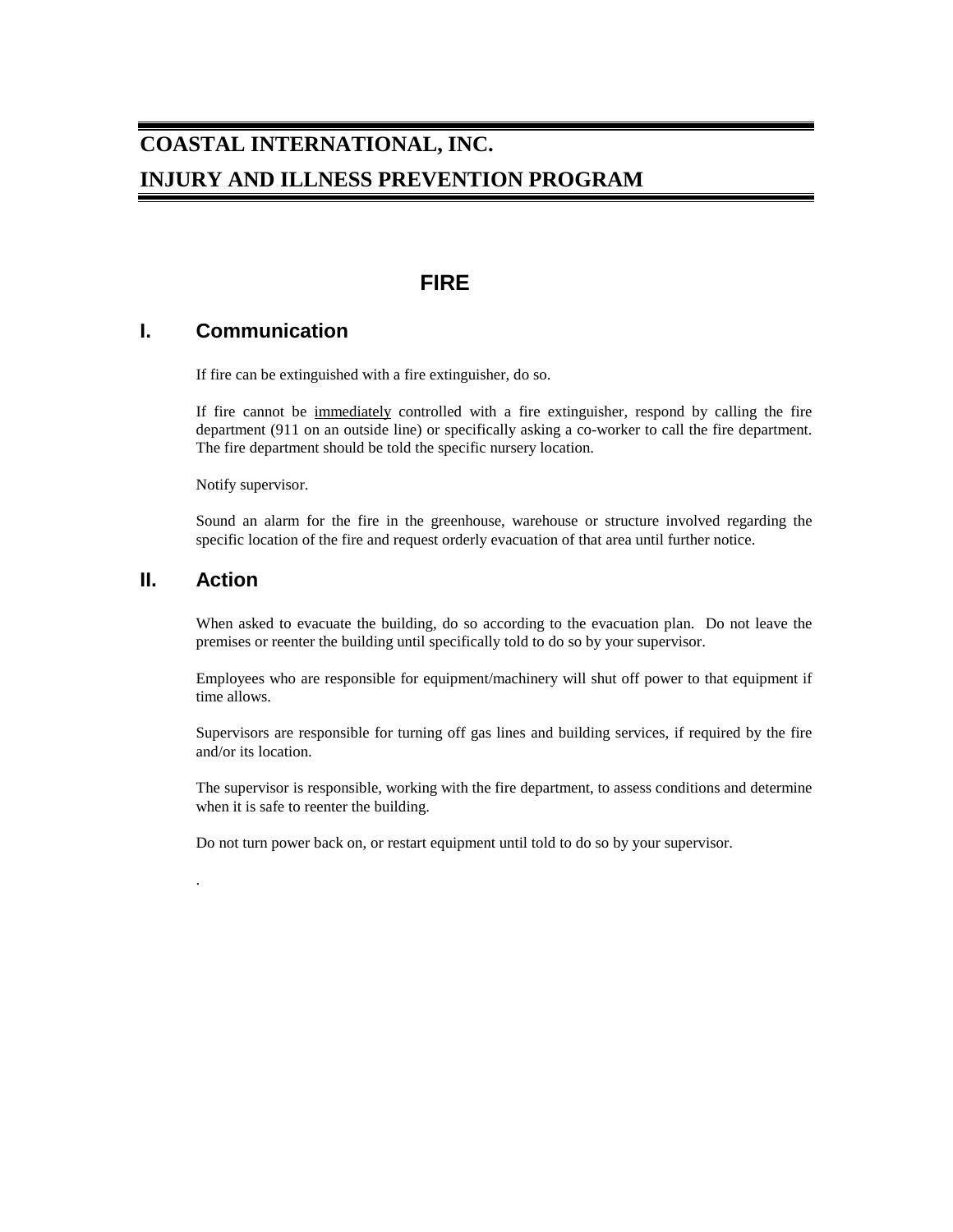### **MEDICAL EMERGENCY**

Medical emergencies may occur due to an accident within the nursery, personal health related emergencies, or the result of a catastrophe at the facility fire, an earthquake, etc. The following are guidelines for your action in the case of any of these medical emergencies.

#### **I. Communication**

Contact your supervisor and first aid responder for any medical emergencies.

The supervisor is to call 911 for any incapacitating medical emergency. Explain the nature of the medical emergency and facility address and specific location within the nursery and request emergency medical response.

For medical emergencies where outside medical emergency response is requested, you may need to send an employee to the entrance gate to meet the medical services personnel and direct them to the specific location.

For all non-incapacitating injuries or illnesses notify your supervisor, and if needed, the first aid responder.

#### **II. Action**

Stay with the injured or ill employee until qualified help arrives, either outside medical personnel or a first aid responder.

Do not attempt to move injured or ill employees unless there is a threat of further harm if left where they are.

Regardless of how minor the injury, no employee will be allowed to drive him or herself to medical care unless approved by a Coastal representative .

Any employees, who have reported injury or illness at work, must first check with Human Resources before returning to work. Employees may be asked to provide a medical release from their treating physician prior to returning to work.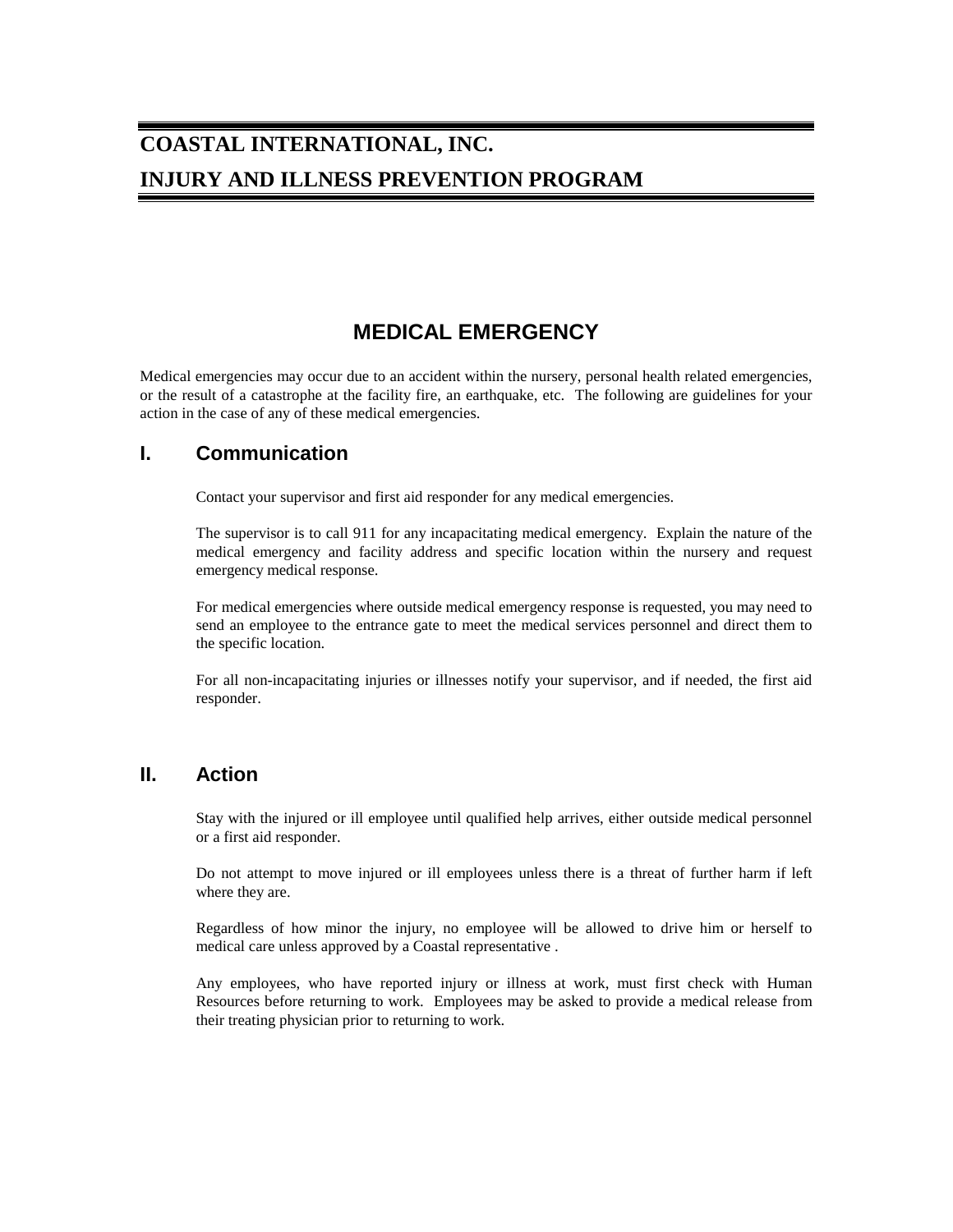### **EARTHQUAKE**

Based upon the location of Coastal International's California facilities, employees are exposed to the possibility of experiencing an earthquake during working hours. As a result, Coastal has designed the following guidelines to assist employees in case of an earthquake. Due to the need to take immediate action to protect you, those actions are listed before identifying internal or external communication.

#### **I. Action**

If inside an office, convention hall or warehouse, take shelter under a desk, table, or doorframe or other sturdy object in your work area.

If shelter is unavailable, lie flat on the floor and cover your head and neck with your arms.

If outside, move into an open area. Move away from power lines, poles, trees, water tanks, or any other tall objects.

If driving a vehicle, pull to the side of the road and come to a complete stop.

After motion has stopped, move to the nearest exit if inside a building and report to your designated safety area.

Avoid large areas of glass, either outside windows or interior glass windows.

Respond to medical emergencies resulting from an earthquake by notifying your supervisor and first aid responder. If that is not possible, for an incapacitating injury, call 911 to report the medical emergency.

For minor injuries, report the injury to the closest supervisor or first aid responder.

If the building sustains structural damage, turn off gas and electric services immediately after the initial tremors subside.

### **II. Communication**

Communicate any damage in your areas to your supervisor.

Do not return to work or start up equipment after any earthquake causing noticeable damage until instructed to do so by your supervisor.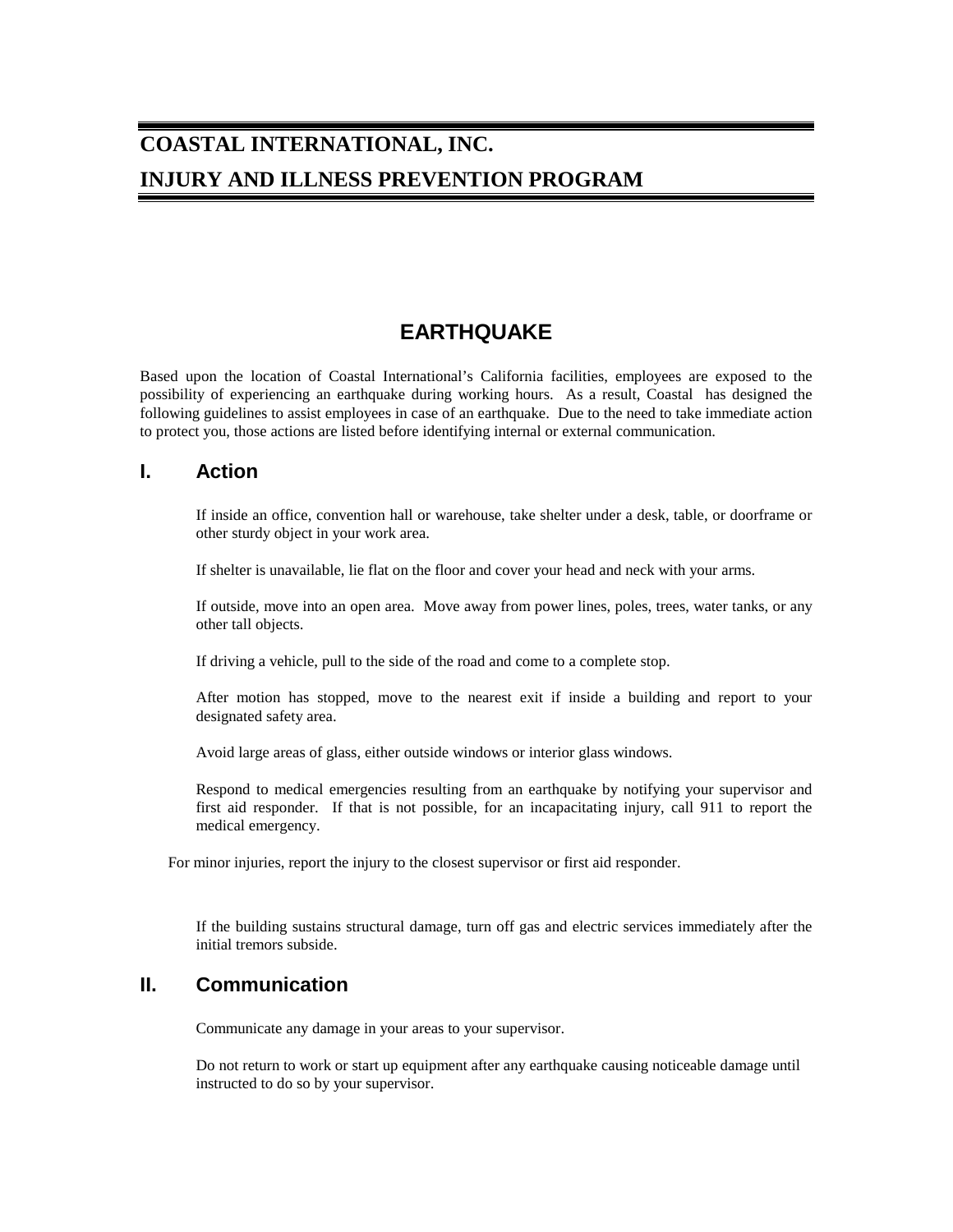### **BOMB THREAT**

Coastal International may receive a bomb threat by letter, package, or telephone. Police records indicate that the most common method is by telephone. The following instructions deal with telephoned bomb threats.

### **I. Communication**

If the bomb threat is received by telephone, remain calm. Keep the caller on the line as long as possible. Record, as accurately as possible, every word spoken by the caller. Listen for background noises, music, traffic sounds, etc., which may provide clues of the caller's location.

If the caller does not give the location of the bomb, or when it is set to detonate, ask the caller for this information.

Immediately after the caller hangs up, notify Human Resources of the call. Human Resources will take the responsibility for calling authorities.

After hours, notify the Human Resource Director, at 415 730-2579 as to the bomb threat and they will take responsibility for calling authorities.

In the absence of any other authority to discuss the bomb threat, call Half Moon Bay police department at 911.

After the police department arrives on the scene, they will take responsibility for directing any search for a bomb.

The police will notify plant management when the search is complete, or when the building must be evacuated.

#### **II. Action**

No facility evacuation will be implemented without the express communication of the police in conjunction with management. Employees will not take it upon themselves to evacuate the facility without order to do so.

If the facility, or a portion of it, is evacuated, the evacuation plans and maps will be followed. No one is to leave the appointed evacuation area until told to do so by his or her supervisor.

If not evacuated, personnel will continue with their normal job duties.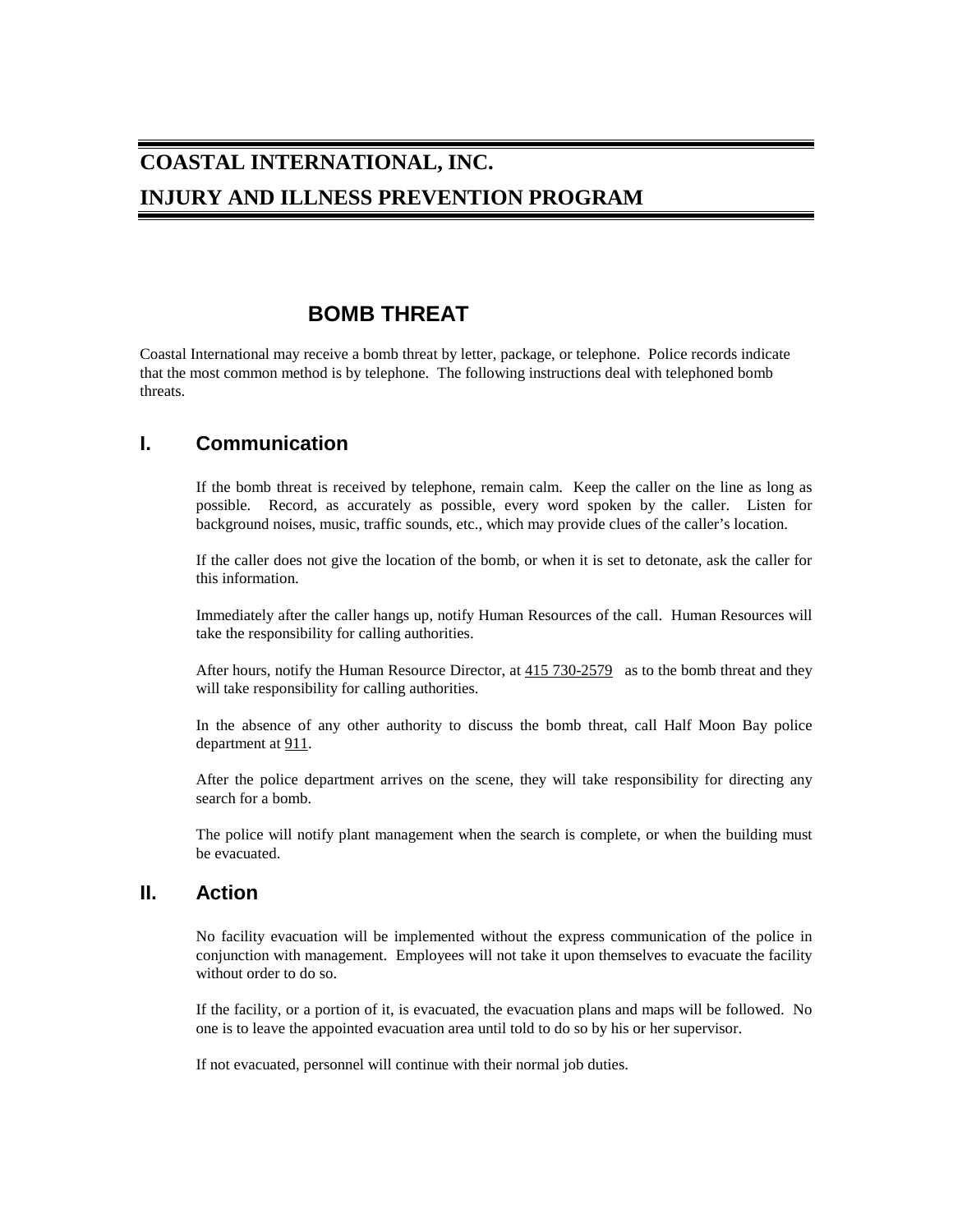### **CHEMICAL SPILL**

### **I. Communication**

Prior to any action review the Material Safety Data Sheet (MSDS) regarding health hazards or fire and explosion information to insure there is no immediate threat to the safety and welfare of employees.

Read the Material Safety Data Sheet (MSDS) and follow the MSDS spill/leak procedures and special protection measures for cleanups.

If anyone has been overcome by vapors from a chemical spill, dial 9-911 on an outside line to request emergency medical response.

#### **II. Action**

Evacuate the contaminated area.

If necessary to evacuate the area, employees are to meet in the their designated safety area until they are informed by a supervisor that it is safe to return.

If the spill requires evacuation of the facility, or a part of the facility, it should be communicated across the paging system. In this case, evacuation should follow the procedure for evacuation due to fire. Employees are not to leave the gather area for their department until told to do so by their supervisor.

If anyone is overcome by vapors from a chemical spill, do not attempt to enter the area without the use of a respirator. Only those trained in the use of respiratory equipment are to use it.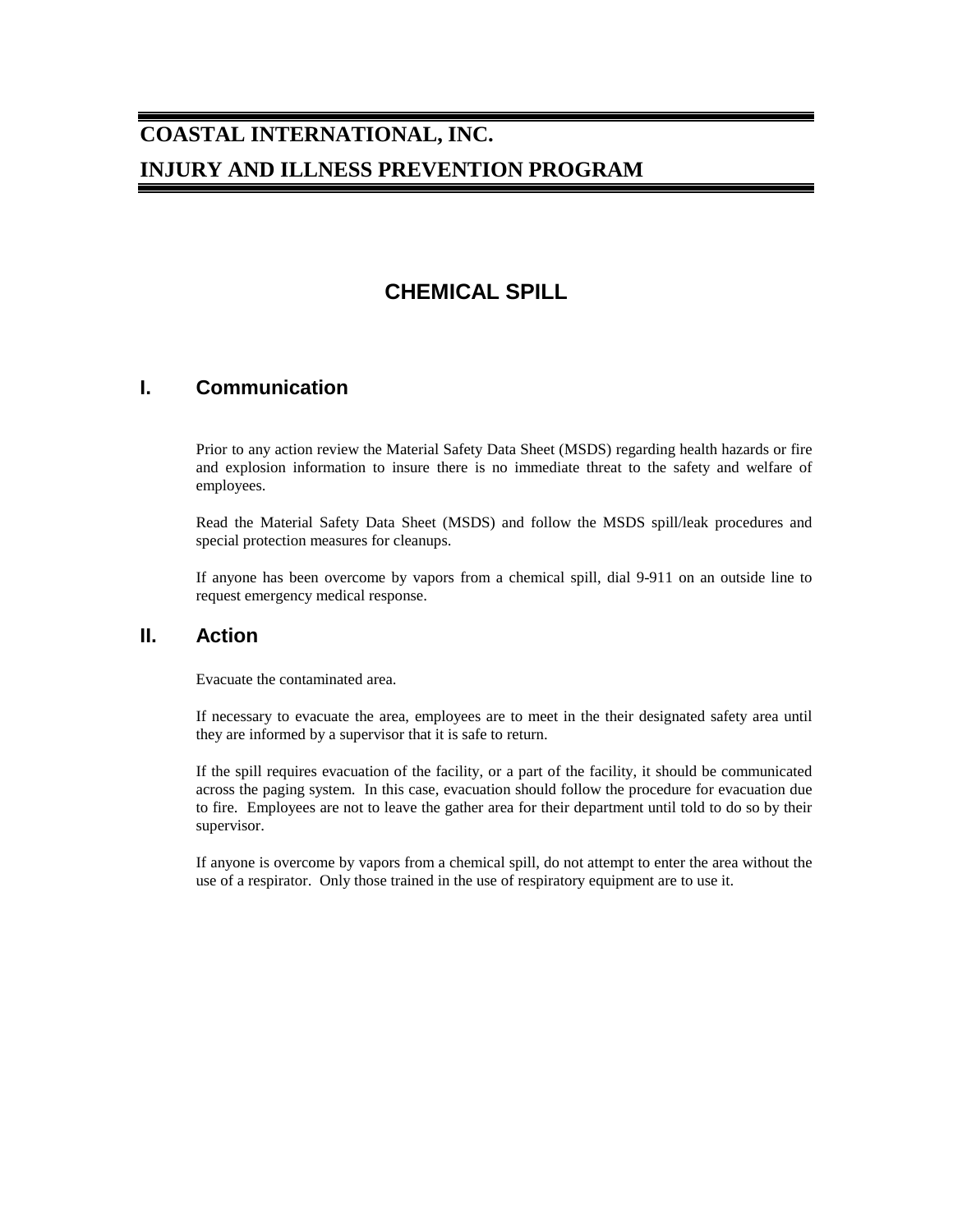### **EMPLOYEE VIOLENCE**

While no one expects employee threats or violence to become a serious occupational risk, we believe it is better to educate and be prepared than pretend that such risks do not exist. This page deals with how to respond to either threats or actual violence in the workplace. This is not expected to be a preventive program, but rather provide a response procedure should either threats or violence becomes a reality.

### **I. Communication**

Report all threats of workplace violence to the Human Resources Department. Your report will be kept confidential. The threat could be against you, or against one of your co-workers.

If the incident indicates, the Human Resources Department may report the violence, or threat, to the local police department. If the threats occur after the normal working hours of the Human Resources Department, report any threats to your supervisor or manager on duty.

#### **II. Action**

The Human Resources Department will treat all threats of violence seriously and investigate them. Where circumstances indicate, corrective actions will be taken by Coastal International to protect employees.